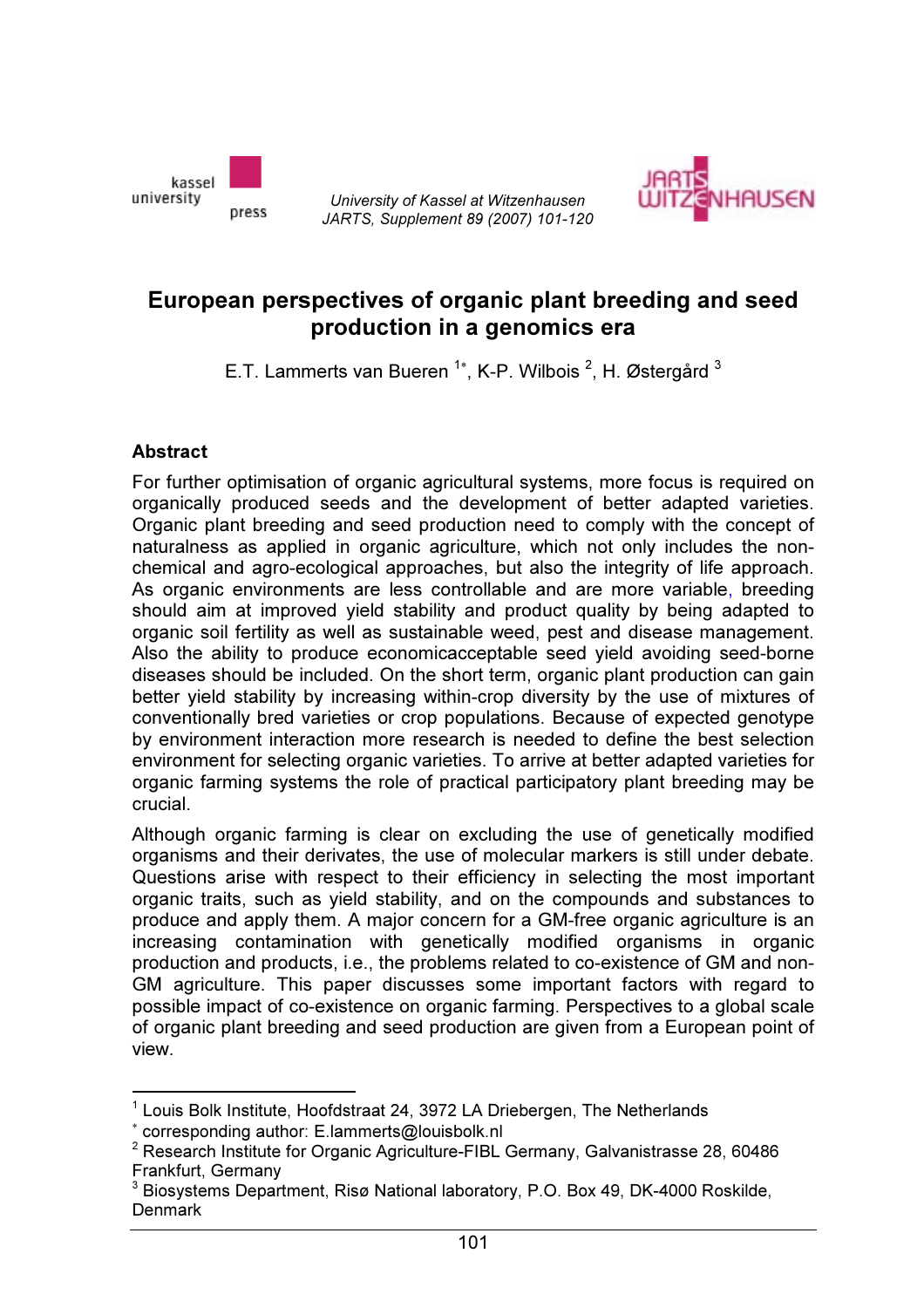### Keywords

organic plant breeding, organic seed production, coexistence, GM-free agriculture, genetic diversity, genotype-environment interaction

## 1 Introduction

Plant breeding for organic agriculture needs to meet the prerequisites of the sector. These are based on ecological and ethical principles. In several aspects, these prerequisites are in conflict with the direction modern plant breeding for conventional agriculture is developing. Organic management systems differ substantially from the conventional ones. This difference is largely due to refraining from high-levels and readily soluble fertilizers and from chemical pest, disease and weed management. Instead, much emphasis is put on soil fertility management and broad crop rotations. Organic farmers aim at resilience and buffering capacity in their agro-ecosystem by stimulating internal self-regulation through functional agro-biodiversity in and above the soil, instead of external regulation through chemical protectant (Mäder et al., 2002). Therefore, traits required for varieties in organic agriculture will differ from the ones for varieties in conventional systems (Lammerts van Bueren et al., 2002; Welsh et al., 2002). As the expression of a phenotype depends on the environment, varieties with the desirable traits for organic agriculture may not be found when the breeder selects under conventional management systems. Similarly, the farmer may not be able to identify the optimal varieties since an official variety testing (VCU-testing) under conventional conditions will not value the relevant traits and thus not reveal the desirable varieties (Osman and Lammerts van Bueren, 2003). Another problem arises when the organic principle of diversity is employed on crop, plant and genetic level. Modern plant breeding has aimed at pure lines and increasingly use of hybrids, resulting in a decrease of genetic diversity in conventional varieties. Also genetic diversity at the regional level is decreasing with few varieties grown over large areas. The rapid spread of GM crops in some countries (e.g. in Argentina) has contributed to this (Knudsen et al, 2006). In search for implementing more genetic diversity on different levels as a tool for improved yield stability under organic conditions, the possibilities of landraces and variety mixtures are explored. But such variety concepts do not fit easily into current official testing and certification systems (Welsh and Wolfe, 2002). And as worldwide plant breeding research is very much focused on exploring the potential of genomics and gene technology, there is alsothe concern that the modern conventional breeding and seed production techniques may not be appropriate for organic products since it does not reflect the concept of naturalness (Alföldi, 2001; Verhoog et al., 2003).

As the organic sector largely depends on varieties bred for the conventional agriculture, the organic sector needs to identify such above mentioned critical points in the conventional plant breeding process and seed production phase to guide further improvement towards better adapted varieties for organic farming systems. In this paper we will elaborate on the desired characteristics of organic plant breeding (OPB) and organic seed production (OSP) based on the concept of naturalness, and will discuss these critical points in relation to the conventional system. Therefore, we will at first discuss the required breeding aims in interaction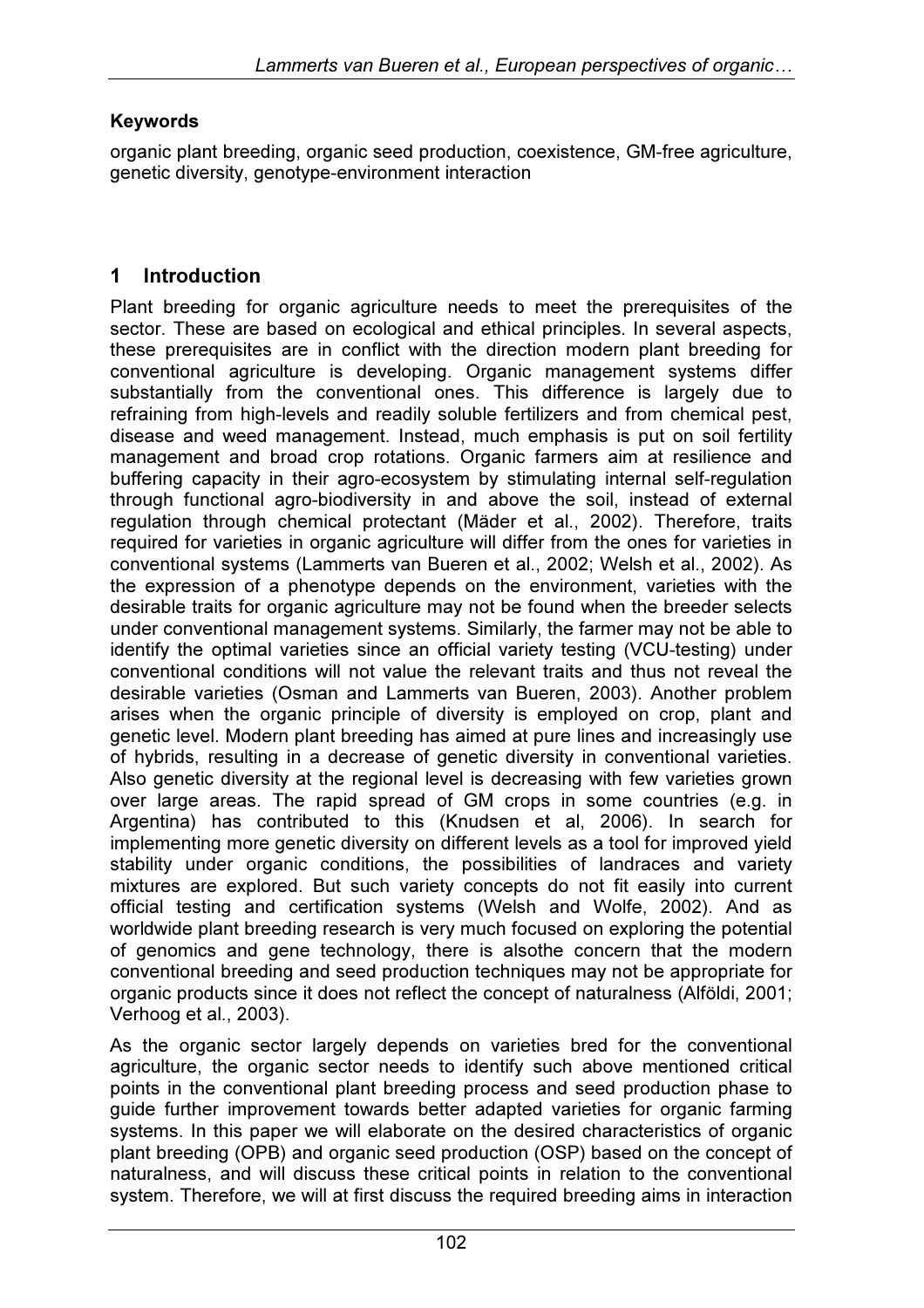with the organic environment and some aspects of breeding strategies, such as the role of genetic diversity in gaining better yield stability for organic varieties and the role of the organic environment in the breeding and variety testing process. Besides, the question whether and in which way OPB can benefit from the modern breeding strategies, e.g. by applying molecular markers in the selection process, will be discussed. Next to the critical points for organic plant breeding we will address the consequences of the organic principles for organic seed production. As the sector has not the means to rapidly develop appropriate varieties and seed, we will point out the strategies for a step by step transition from conventional to organic varieties. And as organic agriculture excludes the use of genetically modified organisms (or genetic modification, hereafter GM), also the question whether a GM-free organic agriculture, including GM-free breeding and seed production, has a future surrounded by GM agriculture, needs to be addressed. Although the authors mainly discuss European perspectives for OPB and OSP in a genomics era, also comments are made on relevant issues for developing and transition countries.

### 2 The framework of values

A clear framework of the ecological and ethical values and principles of organic agriculture should form the basis to further develop OPB and OSP. A analytical framework has been described by Verhoog et al. (2003) by means of the concept of naturalness as applied in organic agriculture. This concept of naturalness encompasses three approaches: a) the non-chemical approach, b) the agroecological approach, and c) the ethical approach in which the integrity of life is taken into account. In Lammerts van Bueren and Struik (2004) the consequences of naturalness for organic seed production and plant breeding have been discussed. Thenon-chemical approach requires the replacement of synthetic and chemical inputs in organic farming systems, including seed production, postharvest seed treatments and during the breeding process. It also implies that the use of colchine is questioned. The agro-ecological approach focus on a broad rotation and a good soil fertility management, being the core of organic farming systems to keep the disease pressure at a low level and to enhance a high level of self-regulation in the organic agro-ecosystem. This approach leads to the need of producing seeds under organic farm conditions and to the question whether the breeding process for varieties better adapted to organic conditions should take place under organic conditions. The third component of naturalness, the concept of integrity of life, is expressed in the fact that organic farmers not only depart from the instrumental values of farm animals and crops, but also base their management decisions on their respect for intrinsic values being the autonomy, wholeness or completeness of living organisms, their species-specific characteristics and their being in balance with their species-specific environment. To be able to apply the integrity of life approach to assess the appropriateness of breeding techniques criteria at four levels are set: i) integrity of life, ii) plant-typic integrity, iii) genotypic integrity and iv) phenotypic integrity (Lammerts van Bueren et al., 2003b). The respect for integrity of life is one of the reasons why the organic sector rejects the use of genetic engineering and other DNA-techniques like protoplast fusion often used to obtain cytoplasmic male sterility, e.g. in cabbage hybrids.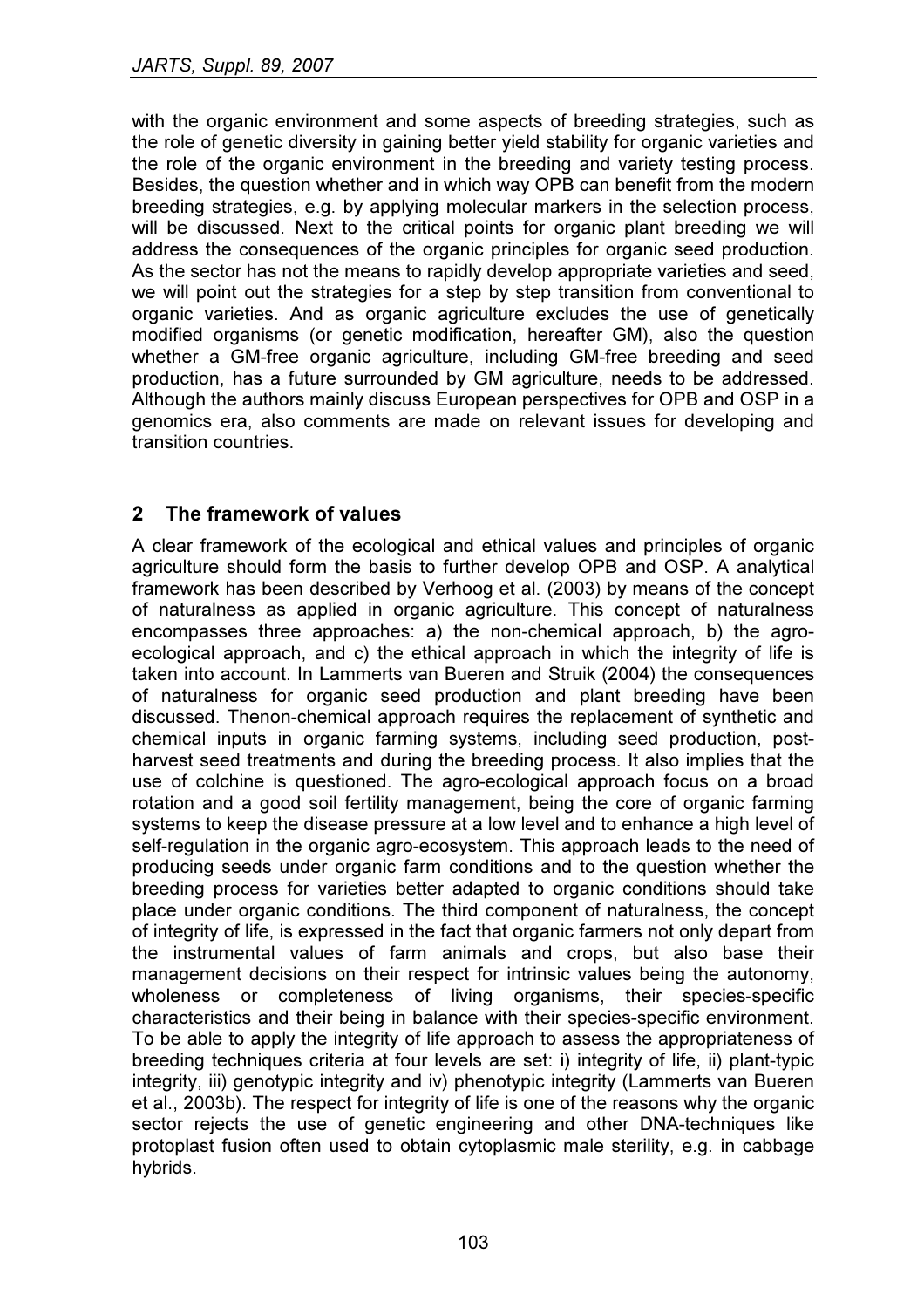Albeit only as a draft, OPB standards have been published since 2002 by IFOAM. According to the IFOAM draft standards for OPB, organic plant breeding should be conducted under organic conditions applying only those breeding techniques that allow crossing, pollination, fertilisation and seed formation on the whole plant itself. In 2005 IFOAM published standards for organic seed production (IFOAM, 2005).

## 3 Breeding aims in interaction with the organic environment

Although for many crops organic farmers profit from modern breeding efforts, concerns nevertheless remain whether modern varieties possess the right combinations of traits to ensure stable and acceptable yield and quality when grown under different organic growing conditions. Many modern varieties have been developed with the aim of combining high productivity and uniform product quality under high levels of chemical input conditions.

Refraining from chemical disease and pest management and applying a relatively low level of organic manure instead of a high level of readily soluble mineral fertilisers determines the organic environment to a large extent. And because organic farming systems cannot easily mask the variability in micro-environments with a 'chemical umbrella' against pest and diseases or a 'nitrogen blanket', the environments of organic farming systems are characterised by a large variation over years and between and within locations. In organic growing systems, biotic and abiotic stresses have to be controlled by growing appropriate varieties with good yield stability and by good, multilevel farm management practices supporting a high level of self-regulation within the organic farm ecosystem. For OPB, this implies special focus on breeding for varieties that are able to perform with a good yield level and good yield stability under organic farm management, as have been described by Lammerts van Bueren et al. (2002). The main aspects are:

#### Adaptation to organic soil fertility management

Especially the dependence on the mineralisation dynamics of a low-input of slowreleasing organic stable or green manure makes the nutrient flow in different soils less controllable, and requires varieties adapted to such soil fertility management. Deep, intensive root architecture may contribute to a more efficient capturing of water and nutrients (Løes and Gahoonia, 2004). Experiments have also shown that varieties may differ in efficiency of nutrient uptake and use (Baresel et al., 2005). The ability to interact with beneficial soil micro-organisms can support this efficiency (Bosco et al., 2006).

#### • Adaptation to organic weed management

Rapid early growth can improve the weed competitiveness, as can good ground coverage - for instance through a prostate growth habit, high tillering capacity or through tall plants. Some crops, such as cereals and onions, can profit from selection for a good allelochemical ability to suppress weeds (Bertholdsson, 2005). Despite such characteristics mechanical weed control will still be needed and will affect the physical soil fertility. Crops should be selected as to be robust enough to allow and resist mechanical weed control without too much crop damage. Genetic variation for crop tolerance to post-emergence weed harrowing has been found to interact with yield and leaf area index (LAI) of spring barley in organically grown fields; taller and higher yielding cultivars with high LAI tended to be less tolerant than shorter and lower yielding cultivars with low LAI (Rasmussen et al., 2004).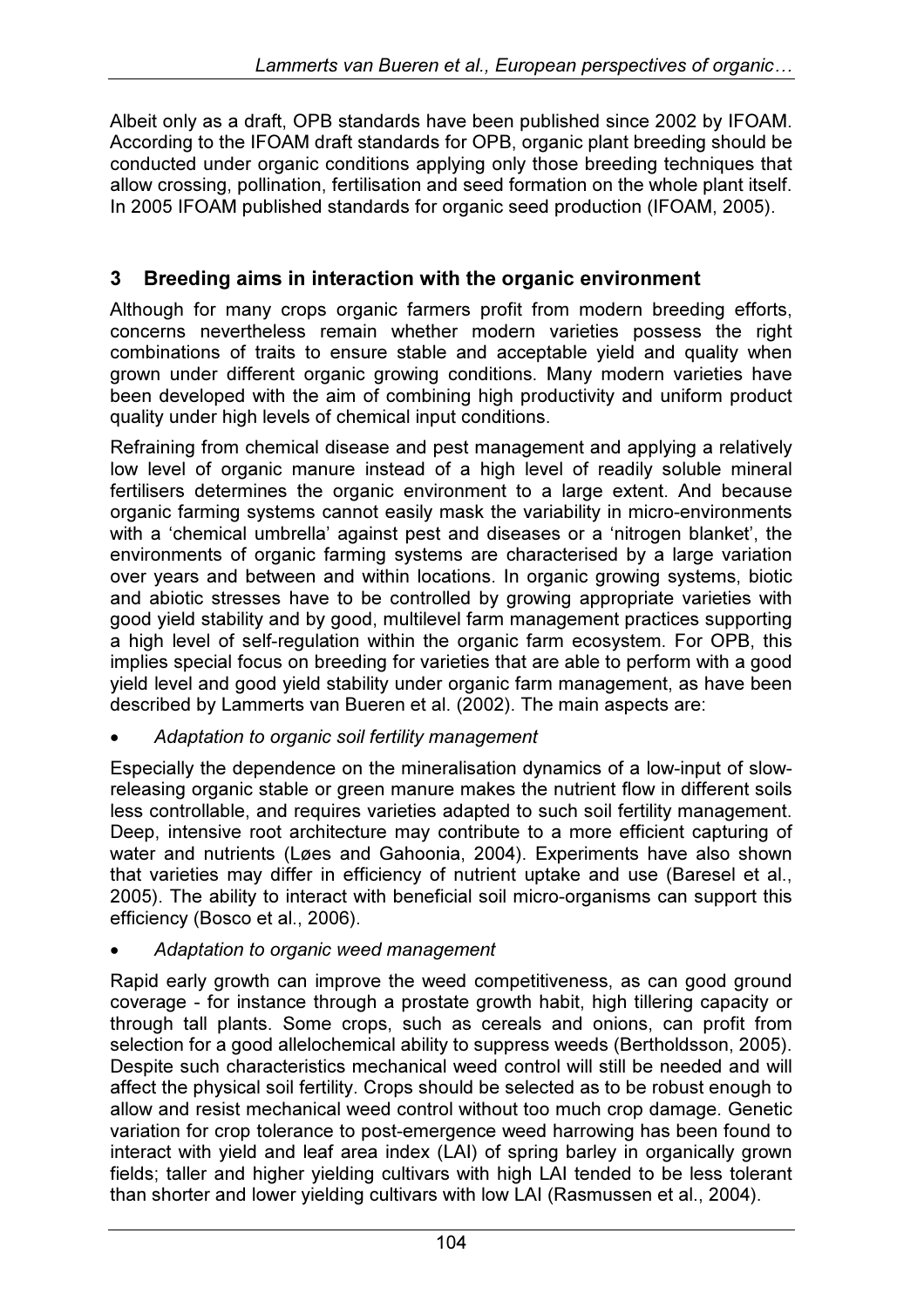• Adaptation to organic pest and disease management

Tolerance and resistance to pests and diseases may be monogenically or polygenically inherited and involve many different traits ranging from those based on specific recognition between host and pathogen to the ability of the plant to escape from severe loss by diseases through morphological or physiological traits. Examples of such traits are a long stem to enable the ear (cereal) or fruits (beans) to ripen above moist canopy, a wax layer against fungi (onion, cabbage), or trichomes against aphids (potato), a shorter crop growth period and/or early ripening to escape fungal infections such as late blight (potato).

#### Adaptation to organic seed production management

The earlier mentioned breeding aims do not apply only to the crop production but also to organic seed production. Some pests and diseases are manifest during the seed production phase and cause unexpected problems compared to conventional seed production. Consequently, breeders will have to take into account the ability to produce an economic seed yield under organic conditions especially avoiding seed-borne diseases. Also seed quality in terms of fast and high germination rate and seedling vigour is important characteristics, because without chemical seed coatings seedlings may also be vulnerable under cold and wet conditions.

#### Adaptation to organic quality requirements

Consumers of organic products expect good quality and taste. Therefore varieties need to be selected for a good taste and for instance for good baking quality under low input conditions (Kunz et al., 1995). Because organic farmers refrain from chemical sprouting inhibitors on onions and potatoes a high storage potential is essential.

#### 4 Genetic diversity within the crop

As organic farmers have few tools to interfere during crop growth, an important strategy to improve yield stability is to enhance diversity at all levels and thus to facilitate an optimal use of natural regulation mechanisms, including biodiversity at the field level and genetic diversity at the crop level. Therefore, it is important to explore the role of genetic diversity in the variety concept for organic farming systems as also discussed in a recent workshop (Østergård and Fontaine, 2006). Breeding within the last 50 years has focused on developing genetically uniform crops/varieties for farmers to be able to produce a homogeneous product for the market. The principles of organic farming do not support this thinking. Therefore, especially for selfing crops like wheat and barley, where nearly all plants in a field are genetically identical, specific tools have to be applied to ensure the availability of genetically diverse crops. One suggestion has been to use older less intensively selected varieties or landraces where some variation is generated by mutations and rare outcrossing and maintained by a combination of natural selection and breeders/farmers selection (e.g. Horneburg, 2003, Murphy et al., 2005) More variation may be introduced by production of composite cross populations from a base population where many varieties are forced to outcross (Phillips and Wolfe, 2005). Finally, a more controlled way of generating variation is to combine a few selected varieties in a variety mixture which have been used at varying extent in wheat and barley for many years (Finckh et al., 2000). As an example, certified variety mixtures of spring barley have been grown in Denmark since 1979;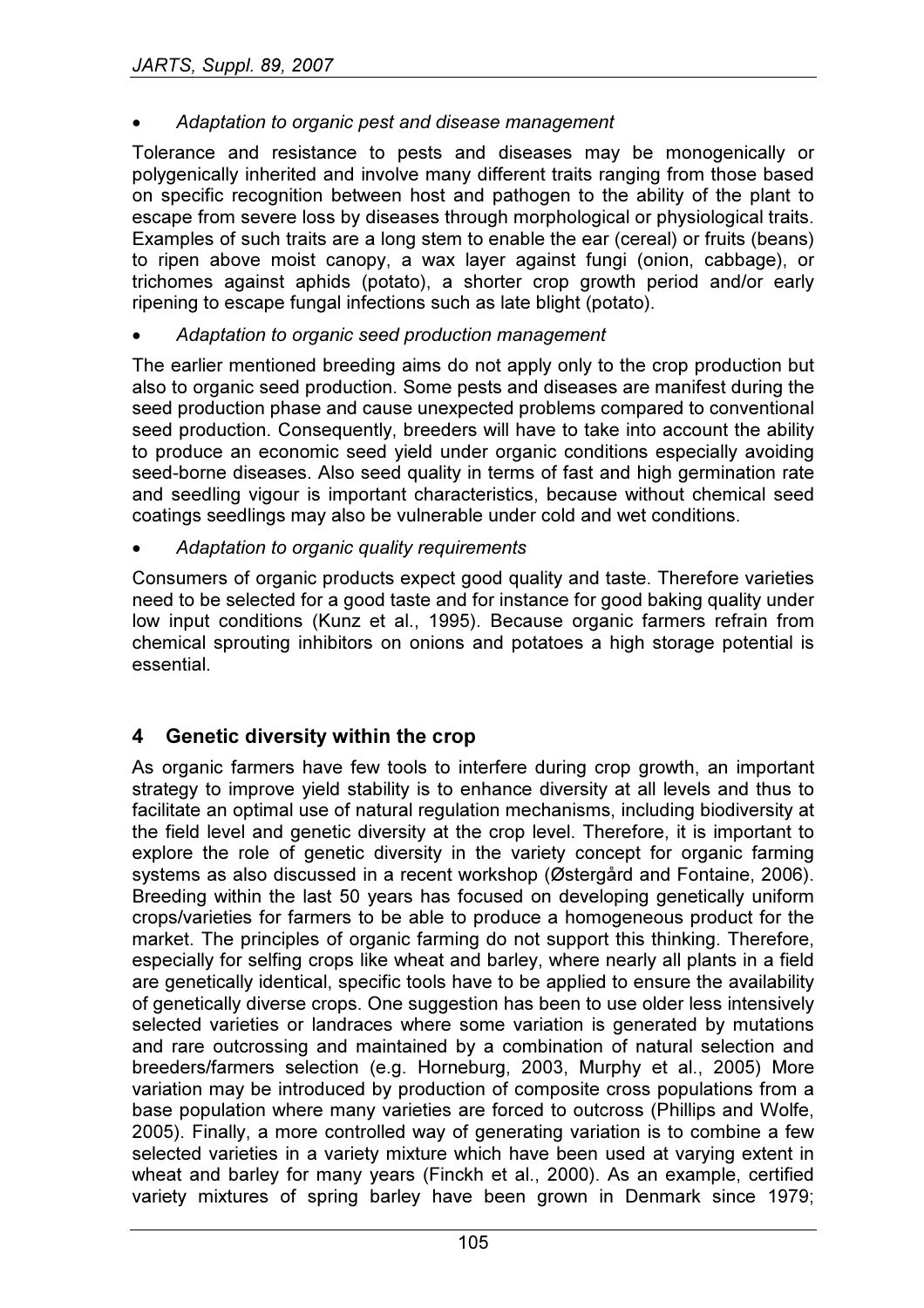recently this also includes certified seed for organic production (Østergård and Jensen, 2005).

Growing variety mixtures has the potential of increasing grain yield more than 20 % compared to the average of the component varieties as well as of increasing stability in yield over environments (for a review see Smithson and Lenné, 1996). The importance of variety mixtures for reducing development of foliar diseases like cereal powdery mildews is well known (for a review see Mundt, 2002). However, variety mixtures have so far been studied mostly under conventional farming conditions and with focus on reducing disease severity by combining varieties with different disease resistance genes. Therefore, we do not have the final solution for how to combine varieties when also other biotic and abiotic factors are largely uncontrolled, i.e., we need more information on the ability of different varieties to complement and compensate for each other under the range of different environmental conditions as found in organic farming. Different conclusions as to yield stability and mixing effects has been observed in organic field trials of spring barley (Østergård et al, 2005) and winter wheat (Clarke et al, 2006). Also quality traits are important for organic production and an investigation of bread wheat concluded that the different bread qualities did not differ between mixtures and the average of the components (Osman 2006). Data from many published and unpublished trials for small grain cereals are being collected to summarise, by meta-analysis methods, associations between mixing effects, component varieties and environments aiming at clarifying principles for how to combine varieties in variety mixtures in the best way (Kiær et al, 2006).

A strategy for crop improvements based on mixtures has been suggested for subsistence agriculture (Smithson and Lenné, 1996). This strategy is based on selecting appropriate mixture components (disease and pest resistance, superior competitors) to enhance mixture yield and stability. In the long term perspective, this includes making backcrosses of sources of disease and pest resistance into local germplasm that have been evaluated for competitive ability.

### 5 Plant genetic resources

As mentioned above, there is a need to identify appropriate genetic resources among the older varieties or landraces either for direct use or as potential parental lines in breeding programmes for better adapted varieties (Hammer and Gladis, 2001; Lammerts van Bueren et al., 2005). Evaluating and exploiting accessions from genebanks can be of use because required characteristics for organic, lowinput farming might have disappeared by selection under modern, high input conditions, such as low-input tolerance and deep or intensive root architecture. Many non-profit organisations dealing with in-situ conservation of genetic resources maintain their populations under organic conditions (Negri et al., 2000).

### 6 Breeding and testing under organic growing conditions

To arrive at better adapted varieties for organic farming systems, an important question is the choice of selection environment for organic plant breeding programs, but little research has been done on this issue. In general, the issue of defining the optimum environment for selection during the breeding process has been much discussed by plant breeders (Hill et al., 1998), i.e. choosing an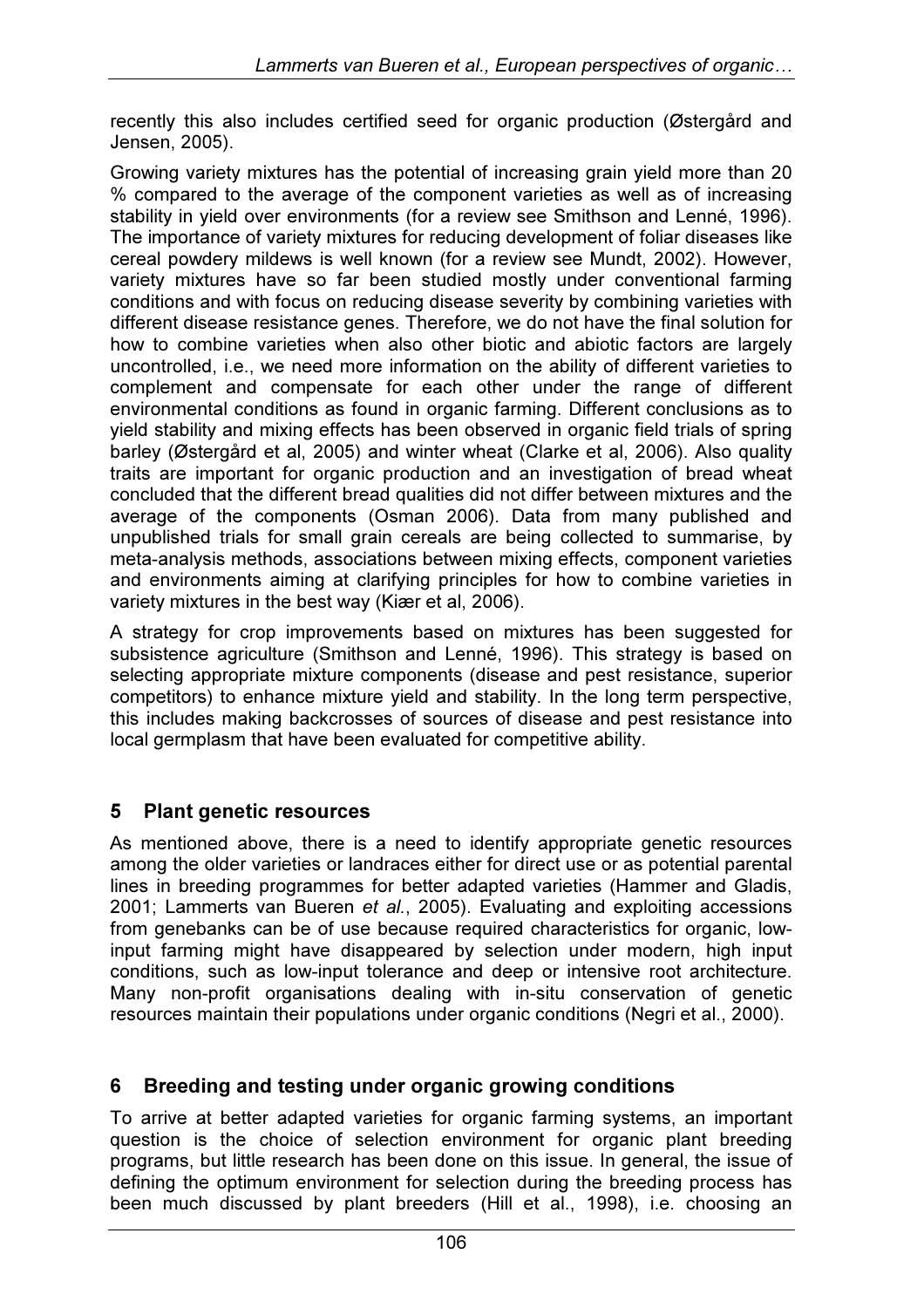environment with optimal conditions for the crop or choosing the target environment (e.g. an organic environment or a stressed environment) for the crop, or even an alternation of these two. More than fifty years ago, theoretical considerations by Falconer (1952) established that direct selection, i.e. in the target environment, is almost always more efficient than indirect selection.

Experiments set up to analyse response to selection for yield in stressed environments are scarce; an example is selection for yield of barley under water stress (Ceccarelli et al. 1998). Selection experiments comparing selection results in conventional and organic systems have rarely been conducted. Some conventional breeding companies are interested in this question and a few experiments are under progress, such as for onions in the Netherlands (Tiemens-Hulscher et al., 2006) and for barley in Latvia (A. Kokare, pers. comm.). Some breeding companies look for a compromise and include selection under organic conditions in a later stage of the breeding process, e.g. F6, after selecting first under their 'regular' conventional conditions (Löschenberger and Lafferty, 2005).

The important factor in the discussion of selection in targeted environments is the interactions between genotype and environment (Fig 1).



Figure 1. Regression of variety yield on environmental yield potential, e.g., given as a gradient of water supply. Genotype-environment interaction absent (1a) and present (1b), see also text.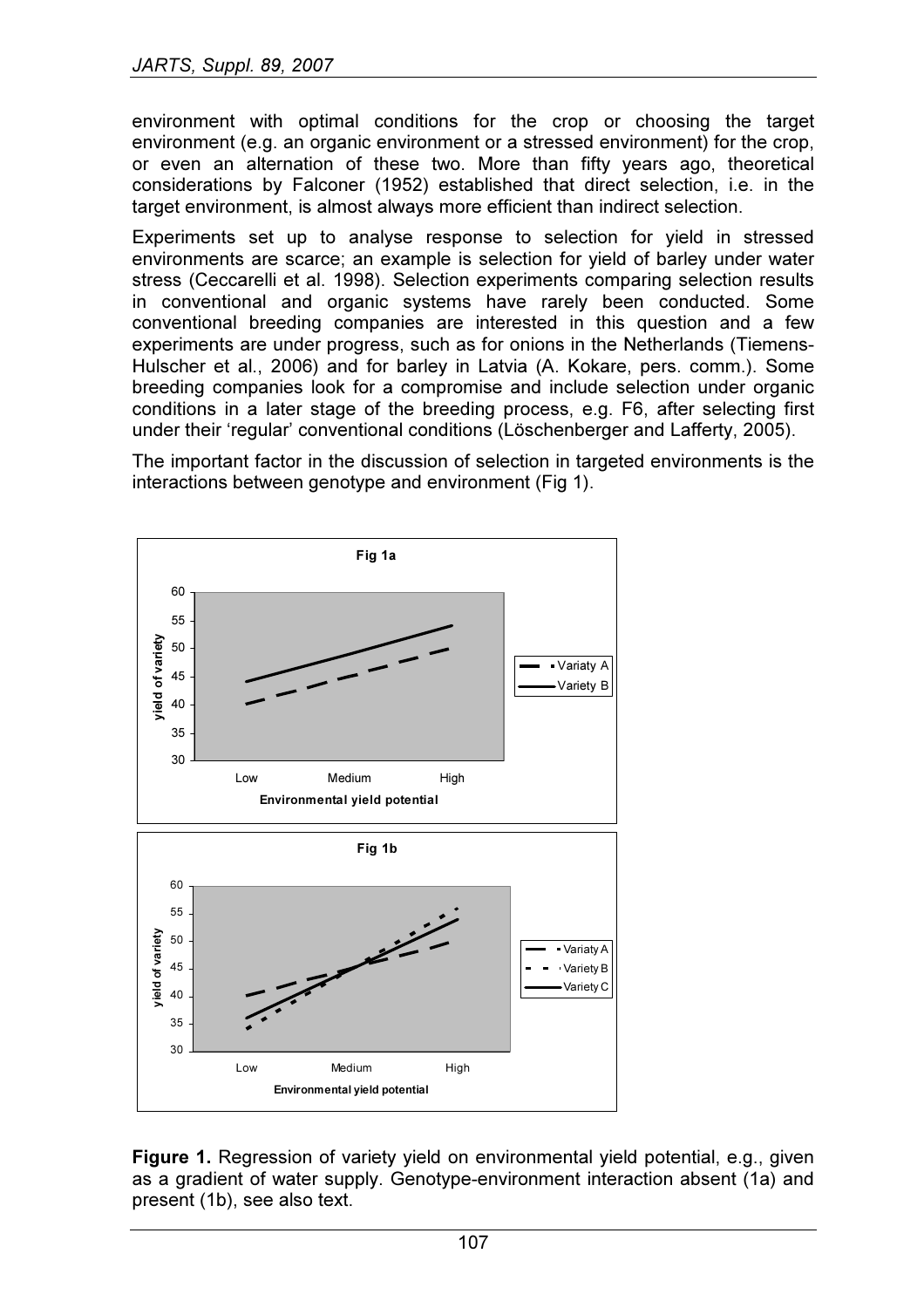When varieties respond equally to changes in the yield potential of environments (e.g. varying stress factors like drought or nutrient shortage), there is no genotypeenvironment interaction (Fig 1a). However, if varieties interact differently with the environment there will be crossover points where the ranking of the variety changes (Fig 1b). Depending on the range of environments considered in a specific breeding or testing situation, crossover points may not be recognised and one variety will always be evaluated to be the best, e.g. Variety B in medium to high yielding environments. Breeding during the last 40 years has to a large extent aimed at varieties which perform on average good over a large range of environments (Variety C) instead of targeting the varieties to different environments (negative versus positive use of genotype environment interactions (Ceccarelli, 1996)).

With respect to organic environments in industrialised countries, it remains unclear to date whether the differences in levels of input between conventional and organic growing systems are large enough to economically justify breeding and official variety testing in both environments, or rather just to include additional characteristics, of relevance only for organic farmers, into conventional breeding and tests. As demonstrated, genotype-environment interaction very much depends on the varieties and systems chosen (Fig 1). In several countries of Europe, research projects have been conducted to gain more insights into whether it is important to evaluate characteristics of varieties under organic conditions compared to the performance under conventional conditions. These data are being collected for a combined statistical analysis of potential differences between ranging of varieties in conventional and organic growing systems in a European Network on sustainable low-input cereal production: required varietal characteristics and crop diversity (SUSVAR, 2004). One example is a study of a large number of German variety trials under high input, low input and organic growing conditions. Here, substantial differences in ranking of the varieties were found (Baresel and Reents, 2006).

In a Danish study of genotype-environment interactions for grain yield involving conventional and organic farming systems including 72 spring barley varieties and 17 combinations of location, growing system and year, choice of variety was found to be as important a factor for grain yield as other factors in the management (Østergård et al., 2006). Within a group of ten organic environments, nearly 40% of the total variation in grain yields was explained by varieties or by their interaction with environment. Within a group of four conventional environments, the variation among varieties was similar to that in the former group but the variation in yield among environments was less. In both groups the genotypeenvironment interaction contributed with about 35% of the total variation among varieties. In another group of organic environments without application of manure, only the 24 best varieties were grown. For these extreme environments, the average variation among varieties was very little, and the variation in yield among environments was large. Furthermore, the genotype-environment variation contributed under these low-input conditions the most to the total variation among varieties (about 80 %). This supports the idea that genotype-environment interactions are most important in extreme environments, e.g. marginal conditions in developing countries.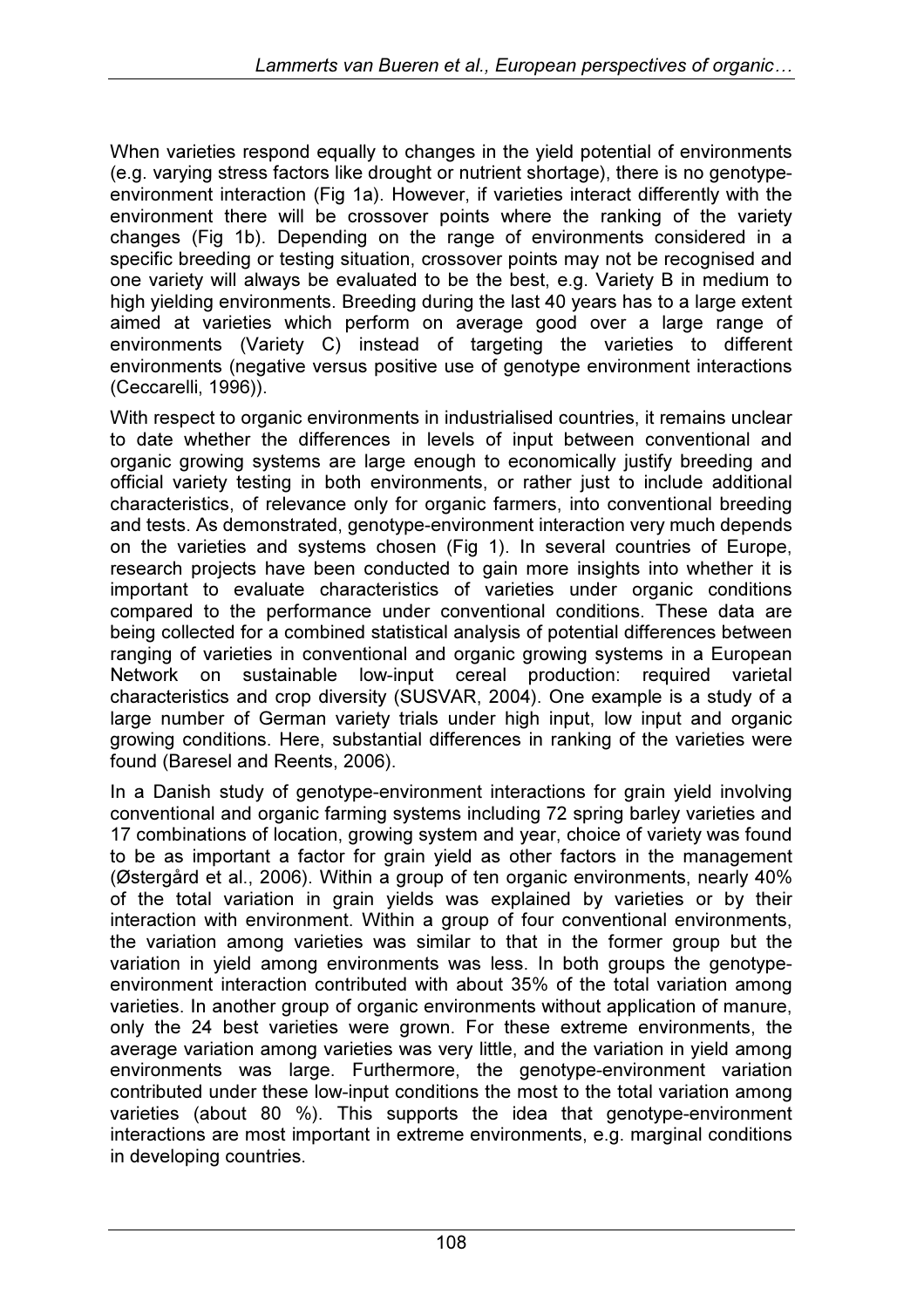### 7 The use of molecular markers in organic selection programmes

As pointed out earlier, the concept of naturalness will have consequences for the applicability of conventional breeding techniques and substances in certified OPB (Lammerts van Bueren and Struik, 2004). Although the standards for organic agriculture are clear on excluding GM for organic production, there is much discussion on the applicability of DNA-based molecular markers. Molecular markers are often suggested as a diagnostic tool in breeding programmes to supplement phenotypic trait selection methods in the field (e.g. Collard et al., 2005). However, their potential for organic agriculture has yet to be proven.

In the organic sector, the question about molecular markers concerns the production methods for molecular markers as well as the application of molecular markers as elucidated at a recent workshop (Lammerts van Bueren et al., 2005). With respect to the production methods of markers problems arise in cases where components may be applied that are not permitted according to the organic standards, such as the use of radioactive isotopes and (cancer-inducing) chemicals. Conflict with the principles also arises in the process of marker development when genes may be silenced by genetical modification to learn more about traits at the molecular level. Also the use of double haploid plants, often produced with the help of in-vitro techniques, brings problems. In conclusion, these techniques are very much the subject of debate within the organic sector with respect to the violation of plant integrity.

With respect to the possibility and usefulness of applying molecular markers in organic breeding programmes, the question is whether DNA markers can be developed for those traits that are desirable for organic varieties. This would concern for instance yield stability, broad disease resistance, nutrient uptake and use efficiency and weed competitiveness. These characteristics are quantitative and thus complex and difficult to select for, as more genes on different chromosomes may be involved. Further, the QTL by environment interaction is expected to be larger under organic growing conditions. Therefore, in the short term, it is expected that molecular markers cannot be of value in the search for traits in practical organic agriculture breeding programmes (Lammerts van Bueren et al., 2005). This may be different in conventional agriculture where the environment can be controlled to a further extent than in organic agriculture and the effect of QTLs are expected to be more consistent.

A more obvious area for application within OPB could be in backcross programmes to include certain monogenetic disease resistances from wild relatives avoiding undesired linkage drag as this is done in conventional breeding. Such resistance genes may also be important in organic agriculture. However, in many cases organic agriculture is not primarily aiming at absolute resistance but at a broader disease tolerance combining morphological and physiological traits.

Next to operative use, molecular markers may be of importance in fundamental research aiming at understanding underlying mechanisms. It could be of interest to study 'micro-evolution' of composite crosses or variety mixtures (Fraj et al., 2003; Østergård and Backes, 2006) or to analyse breeding progress retrospectively in order to learn from the past.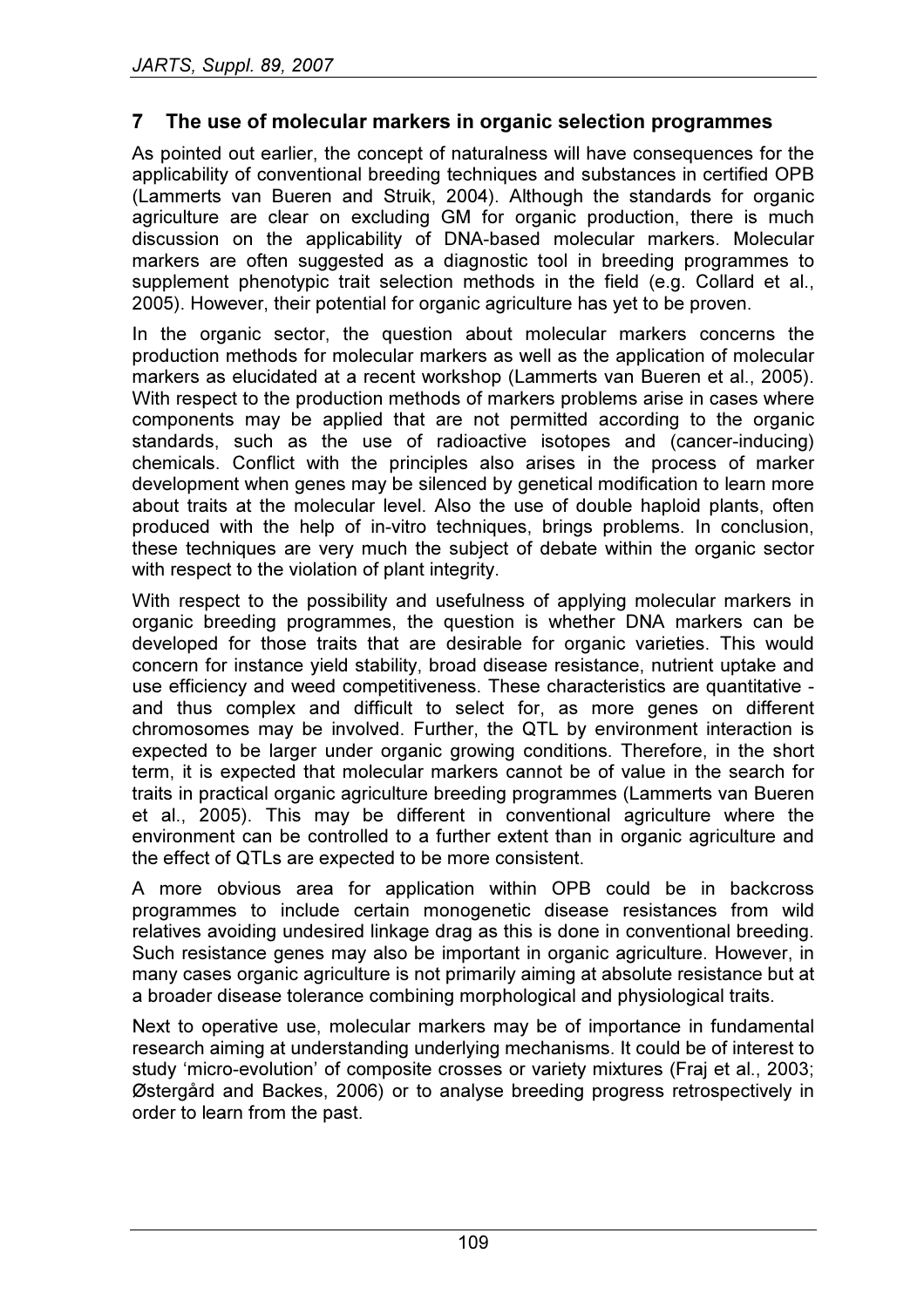# 8 Seed production

The IFOAM Basic Standards as well as many regulations on organic farming make the use of organic seed obligatory to organic farmers and growers. Organic seed is usually defined as seed which is derived from mother plants that have been grown under organic conditions for at least one generation for annual plants or in the case of perennials for two growing seasons. Derogation for the use of conventional seed will only be granted for those species of which the assortment of seed from organically propagated varieties is still not adequate or the quantities of seed not yet sufficiently available. Organic and non-organic seed used in organic growing can only be treated with substances not listed in the organic production rules.

In the European Union Regulation (EC) 1452/2003 obliges EU Member States to set up data bases in which the available organic seed in the respective territory shall be listed. Farmers and growers may only get permission by the inspection authority to use non-organic seed if no appropriate variety for their use is listed in the respective national data base. On the other hand, farmers and growers cannot be compelled to use organic seed that is not listed in the data base even if it is the very variety they request. Those data bases have been introduced as a tool to stimulate both the organic seed producers to produce organic seed and the farmers and growers to use the organically produced seed (Wilbois, 2005).

To date organic seed production faces more problems when compared to conventional (Lammerts van Bueren et al., 2003a). As a rule the degree of the difficulties depends on the respective crop and is usually more distinct in perennials (e.g. carrot, onion, sugar beet) than in annuals. The major difficulties in organic seed production are i) production costs, ii) seed health and vigour and in the future possibly iii) the seed impurities due to the presence of GMO (cf. see below). While in most annual arable crops (e.g. cereals) the costs for organic seed are not much higher compared to untreated non-organic seed the price difference due to higher productions costs can be considerably higher for certain organic vegetable seed (a multiple for certain crops), especially for hybrid varieties of biannual crops such as onion, carrots etc. This fact may negatively affect the market for organic seed of those crops (Van der Zeijden, 2004).

Since organic seed cannot be treated with chemical seed sanitation products seed borne diseases deserve special attention in the organic seed production. Therefore, seed tests for diseases and in inevitable cases also direct treatment measures, play an important role in organic seed production. For direct seed treatment only physical methods like hot water, hot air treatment, electron treatment etc. and allowed substances like natural compounds, plant extracts and micro-organism preparations (e.g. essential oils, Pseudomonas chloraphis, Bacillus subtilis) may be used for seed sanitation in organic farming (e.g. Groot et al., 2006, Jahn et al., 2006). While for some important seed borne diseases like for instance common bunt of wheat (Tilletia caries (DC) Tul.) treatments with hot water, hot air or with yellow mustard-powder are highly effective (Wilbois et al., 2005) there are still seed borne diseases which cannot be adequately treated (e.g. loose smut of wheat (Ustilago tritici (Pers.) Rostr.).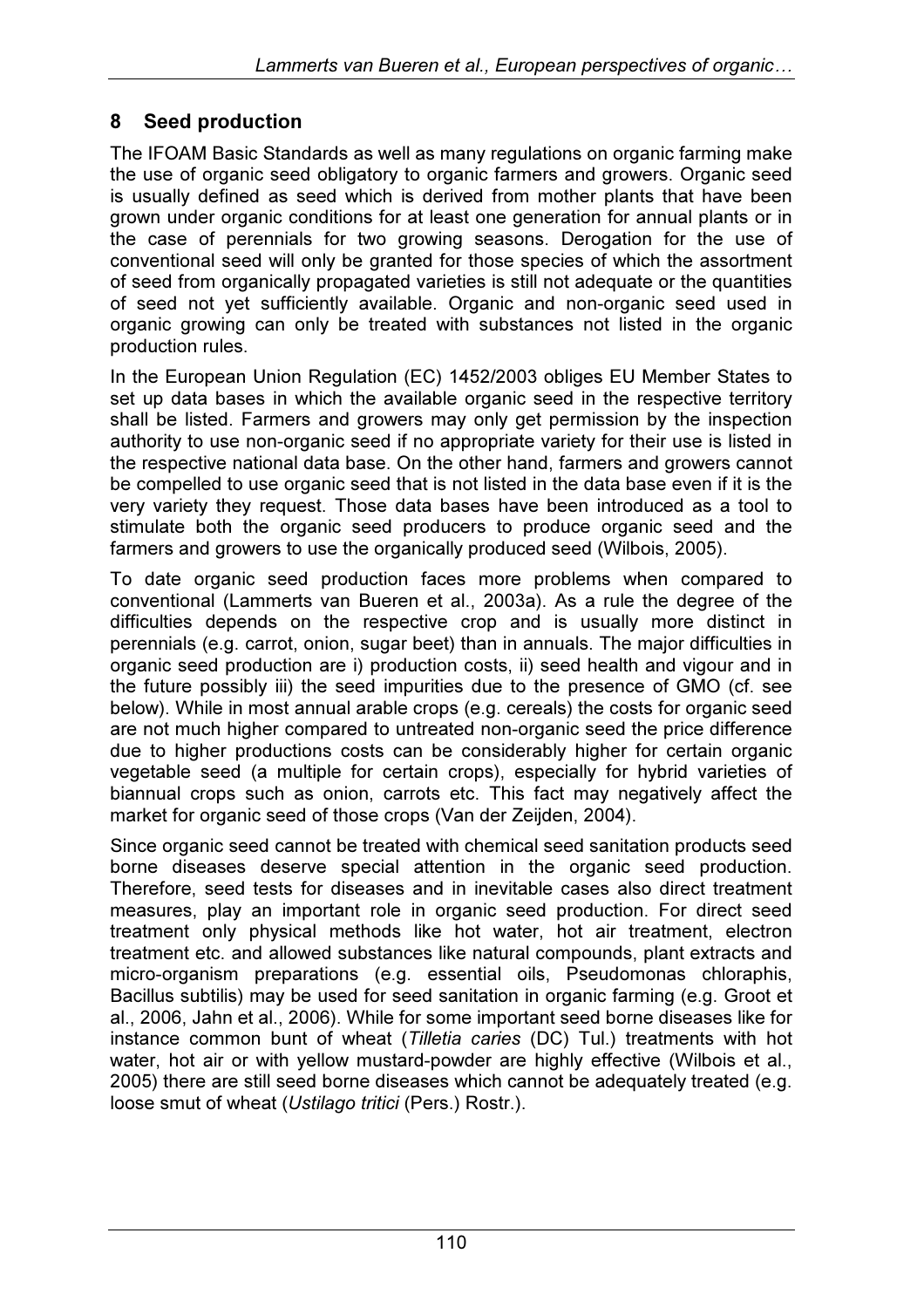### 9 Strategies for transition from conventional to organic varieties

On a short-term basis, the organic sector still largely depends on conventional varieties and seeds. So the varieties available to organic farmers may be categorised in three groups: i) conventionally bred varieties which may be suitable for organic production, ii) conventionally bred varieties which have been developed specifically for low-input environments and iii) organically bred varieties. The development towards organically bred varieties suited for organic farming conditions will have to be taken in steps (Table 1).

Table 1. A time schedule for steps and results towards organic varieties and seed production (adapted after Lammerts van Bueren and Verhoog, 2006).

| Time                       | <b>Activity</b>                                                                                                                                                                                                                                                                         | <b>Product</b>                                        |
|----------------------------|-----------------------------------------------------------------------------------------------------------------------------------------------------------------------------------------------------------------------------------------------------------------------------------------|-------------------------------------------------------|
| Short<br>term <sup>'</sup> | Defining desired traits per crop; Conventionally produced varieties<br>organic variety trials; development of and seeds, but post-harvest not<br>organic seed production and non- chemically treated,<br>chemical seed treatments; no use of organically produced seeds of<br><b>GM</b> | next<br>to<br>conventionally bred varieties           |
| Longe<br>r term            | Development of organic VCU-testing Varieties bred for<br>protocols; conventional plant conditions and<br>breeding programmes including low- produced seeds<br>input selection criteria                                                                                                  | low-input<br>organically                              |
| Long<br>term               | Organically<br>maintenance and seed production organically produced seeds<br>programmes                                                                                                                                                                                                 | certified breeding, Organically bred varieties<br>and |

As a first step, defining organic crop-specific ideotypes (i.e. specific combinations of desirable traits for different organic growing conditions) and conducting variety trials under organic farming conditions may help to select the best varieties available in the pool of existing (conventional) varieties so as to be propagated organically. On a slightly longer-term basis, adaptation of protocols to test varieties on their value for cultivation and use (VCU) for organic farming conditions may enlarge the chances that new varieties will be released from conventional breeding programmes that match the requirements of low-input farming systems to a better extent. On the basis of experiences in several European countries, a handbook for adapting organic variety testing has been described for cereals (Donner and Osman, 2006). On a long-term basis, the organic sector will head for a true and maybe even certified OPB chain, including selection, maintenance and seed production of varieties under organic conditions.

Currently, only a small number of breeding programmes are specifically focused on organic production (for an overview see Legzdina and Skrabule, 2005). Some are conducted by (co-operations of) farmer-breeders and some by commercial breeding companies, or in combination with established and farmer-breeders.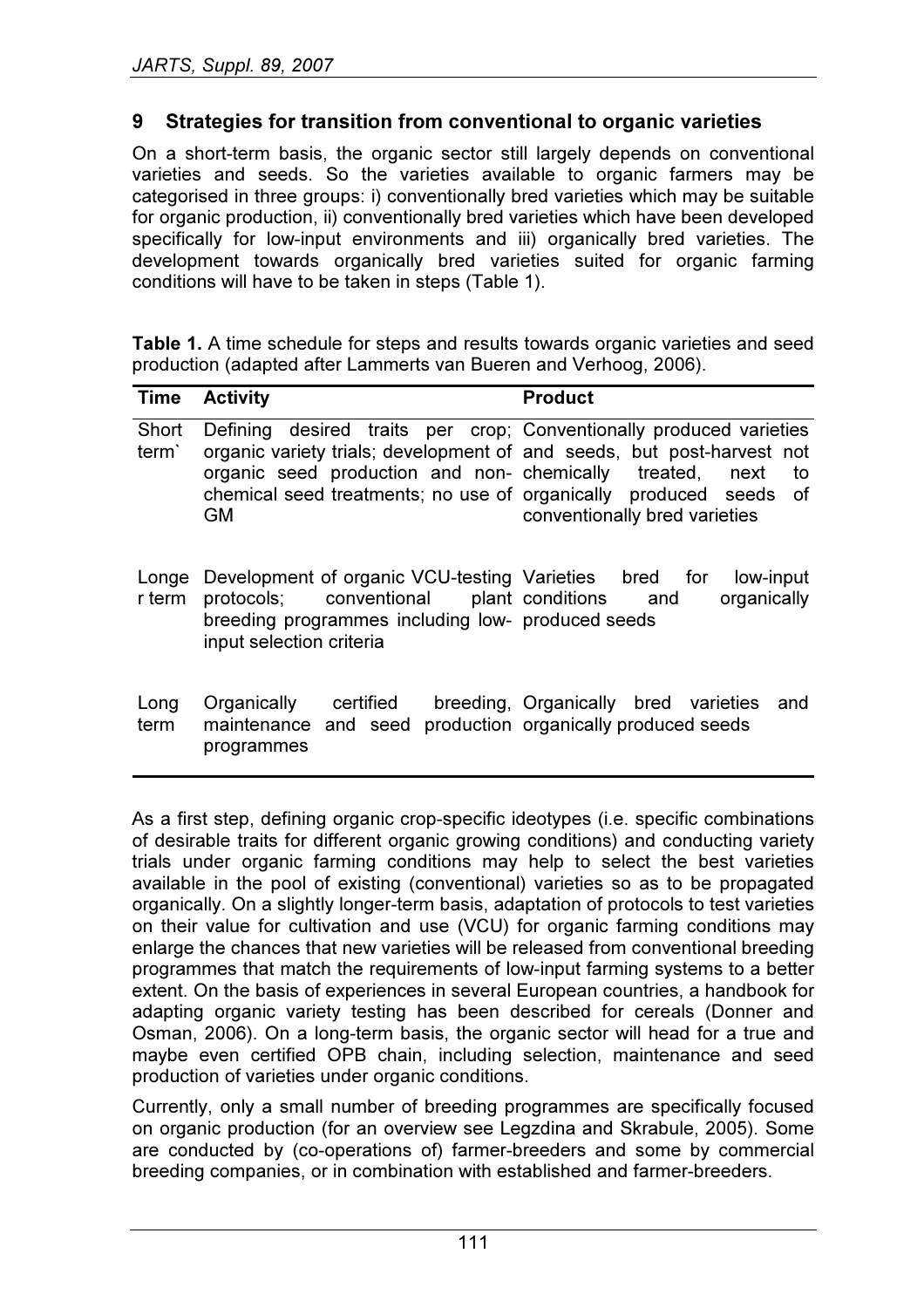Due to the fact that the organic sector still has limited acreage, many commercial breeding companies are reluctant to start breeding programmes specifically for this sector. Farmers are therefore looking for alternative options to enhance availability of a broad spectrum of varieties. Specifically in this respect we may learn from the decentralised and farmers' participatory approaches already applied in developing countries for areas with small and subsistence farmers neglected by the green revolution (e.g. Kudadjie et al., 2004, Zannou et al., 2004). Such approaches offer an opportunity to combine a farmer's knowledge, daily experience and developed intuition (farmer's eye) with knowledge, experience and developed breeder's eye of formal breeders (Ceccarelli, 2000; Desclaux et al., 2006). Morris and Bellon (2004) have described four breeding models in which farmers are to a smaller or larger extent involved in the different steps of a breeding process. In contrast to the traditional model adhered by the formal breeding sector of industrialised countries, a complete participatory breeding model involves farmers in all activities relating to the selection of source germplasm, to trait identification (pre-breeding), to cultivar development, and finally to varietal evaluation. In an efficient participatory breeding model, formal breeders involve farmers in the phase of selecting parent lines and in the end phase of evaluating potential varieties. In the participatory varietal selection model, farmers only deal with varietal evaluation at the end.

Benefits derived from new varieties bred by farmers require a legal system of common ownership that allows equitable access and benefits sharing. In many countries, examples may be found of networks including organic farmers and breeders that provide such a system (Henatsch, 2002; Rios Labrada et al., 2002; Ramos Garcia et al., 2004).

### 10 Current situation and legal framework regarding the use of GM in European agriculture

A major problem for the future development of organic agriculture and organic seed production is the co-existence with GM-agriculture, as the organic sector does not want contamination with GMOs in any product or process on the farm (cf. e.g. IFOAM 2005, Regulation (EEC) No 2092/91). The difficulties involved with the avoidance of GM contamination are due to i) that GM-plants disperse their genes in time and space through pollen flow by wind and insects as well as through seed dispersal), ii) impurities in seed lots and iii) contamination during sowing, harvesting, transportation, storage etc. In practice, co-existence becomes a highly complex issue under the prevailing conditions of a rather small-scale European farming structure (cf. Tolstrup et al., 2003, Devos et al. 2004; Van de Wiel and Lotz, 2006). Compared to countries such as the USA, Canada and Argentina, the use of GM in European farming is relatively marginal and in most countries present only on the level of field trails.

Nevertheless, more and more genetically modified varieties (mainly insect- and herbicide-resistant crops) become listed in the Common EU Catalogue of varieties, indicating that the cultivation of those GM varieties could accelerate in the near future. GM varieties need to be authorised in accordance with Directive 2001/18/EC (former: 90/220/EEC) before they are included in this Common Catalogue and potentially marketed in the EU. By doing so, this directive intends to provide a freedom of choice between GM and non-GM products, not only for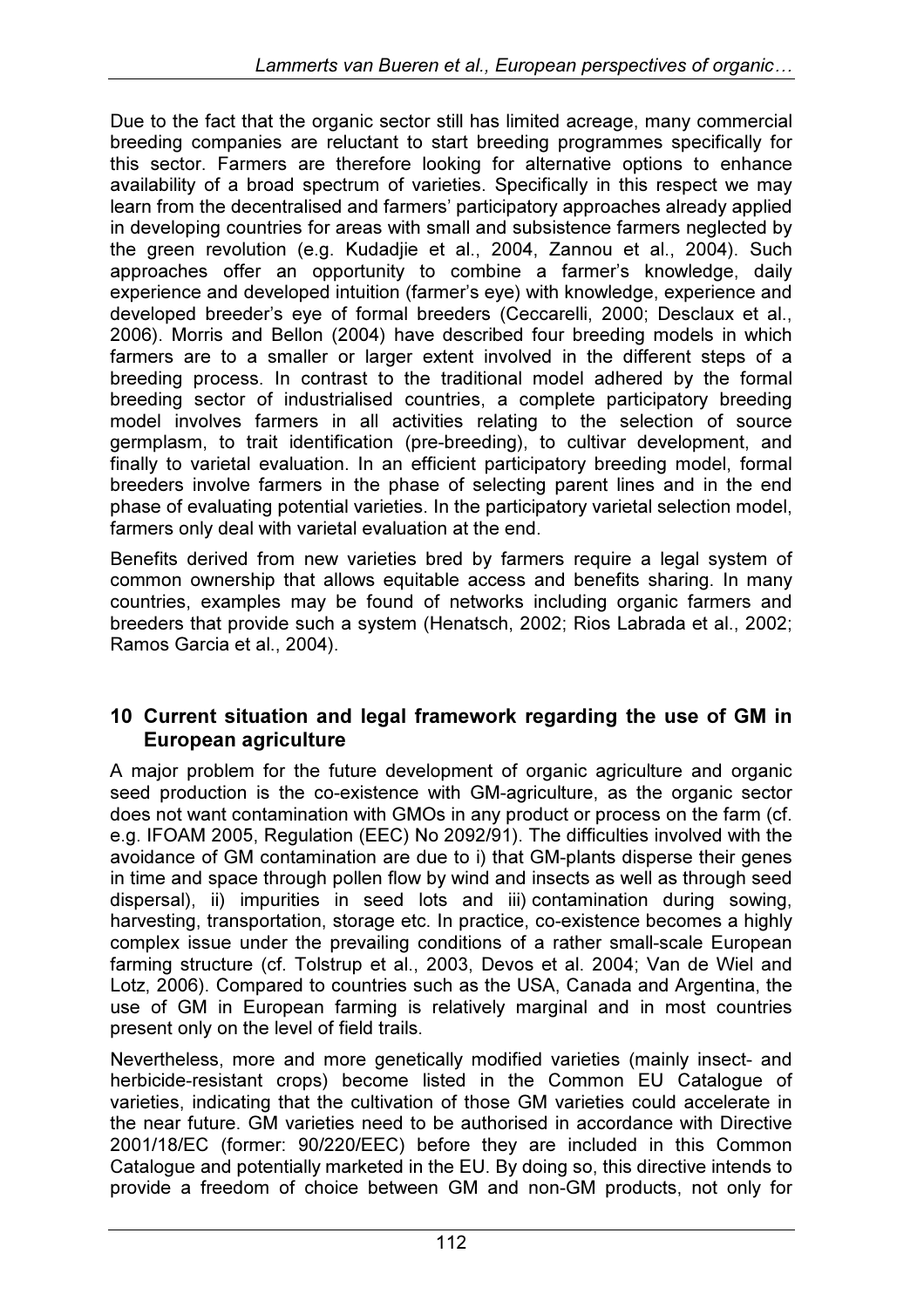consumers but also for the food and feed producers. 'Co-existence' refers to the farmer's ability to choose between conventional, organic and GM production, in compliance with relevant legislation on labelling rules and purity standards. Subsequently, regulation (EC) No 1829/2003 on GM food and feed provided the legal basis for the national and regional implementation of rules on co-existence in the EU, and came into force in April 2004 (Anonymous, 2006a). Various countries have since then implemented measures to be taken to ensure co-existence. As an example, in Denmark based on this regulation, more elaborate education of potential GM farmers into measures of how to control spread of genes and seeds is enforced (Tolstrup et al., 2003).

Furthermore, regulation (EC) No 1829/2003 defines a threshold level for GM labelling for GM contamination in food of 0.9%. Above that threshold level products need to be labelled as consisting of, containing or produced by GM. The threshold level has been determined irrespective of the food production systems (organic or conventional). However, as yet, there is no threshold level in place in the EU for traces of GM in seeds. As a consequence, any seed lot containing a traceable proportion of GM seeds has to be labelled as containing GMOs in order to be authorized for cultivation and subsequent marketing in the EU. (Anonymous, 2003). The de-facto seed threshold for GM contamination in seed lots is, therefore, the detection level, which is at the moment 0.1 %. The organic sector advocates taking the current detection level as the basis to determine the legislative threshold level for GM impurities for either conventional or organic seed.

As a conclusion we could state that the whole co-existence legislation is still surrounded by many practical problems for the organic sector which still need to be solved (Anonymous 2005 and 2006b).

### 11 Organic farming and co-existence

The measures to be taken to ensure co-existence of GM and non GM farming - in order not to exceed the maximum level of GM contamination in food and feed – are by definition rather complex and more or less expensive depending on the respective crop, the relative share of GM plants in the region and specific farming situations. Therefore, for organic producers especially these measures are often perceived as economical threats for the following reasons:

- In general the market value of organic farming goods is higher than in conventional farming and thus the economic damage caused by contamination is usually greater.
- Since consumers of organic products expect organic food to be without any GM contamination, organic food processors demand agricultural commodities without any detectable GM-contamination in private contracts. Therefore, beyond the legal framework, in practice there often are de-facto threshold levels that are much lower, mostly at the detection level, for GM contamination of agricultural commodities. These levels have to be met by organic farmers.
- Organic farmers, unlike conventional farmers who may use herbicides, are unable to control volunteer plants from contaminated plants in the field (e.g. in oilseed rape) or volunteers which may originate from field-to-field transfer by machinery (e.g. combine, harvester).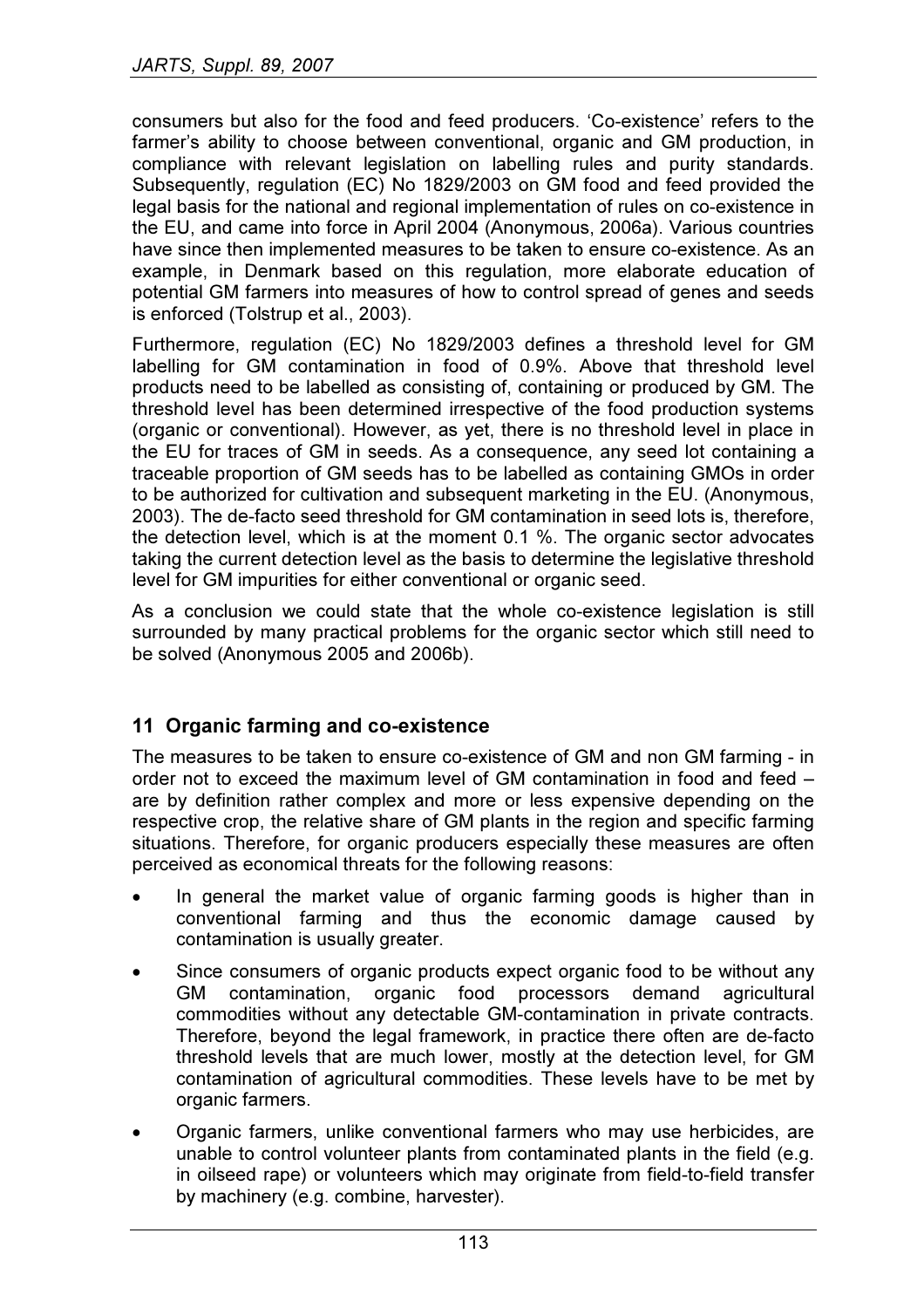These aspects only refer to the organic production of food and feed. Much more vulnerable activities in terms of GM contamination - like seed production including farm saved seed and plant breeding - are found in organic agriculture, too. Some organic farmers consider the repeated use of farm saved seed to be the only way to obtain varieties adapted to their site and farm-specific management. The impact of neighbouring GMOs might not be substantial in the case of pre-dominantly selffertilizing species but could be considerable with regard to 'vulnerable' crop species with high rates of outcrossing, small seeds and long seed dormancy (e.g. oilseed rape). The accumulation over time may, therefore, lead to unmarketable products (Tolstrup et al., 2003).

These latter aspects of seed production and saving as well as breeding on farms contribute to the fear of organic farmers that for them difficulties - and hence costs – in the prevention of GM contamination may increase substantially in future agriculture with potentially high areas of GM plants. They also fear that this process may even render these highly vulnerable farming activities such as organic breeding and seed production next to impossible. This is a world wide problem.

# 12 Outlook

Summing up, what are the perspectives of organic plant breeding and seed production in a genomics era? Although organic agriculture is a growing sector, both in industrialised countries and in developing and transition countries, organic plant breeding and seed production is still conducted at a very small scale.

Plant breeding for the organic sector will need more time and substantially more money to be raised. However, even at the short term, organic plant production can take advantage of conventionally bred varieties by increasing within-crop diversity by the use of variety mixtures or crop populations. In non-industrialised countries with less seed regulation, the use of landraces may be supplemented by including such varieties into the landrace populations.

As the development of conventional agriculture moves towards a more sustainable way of farming, the conventional plant breeding industry will become more and more interested in developing varieties for lower-input such as varieties with a broader disease resistance and improved weed suppression. Such varieties need, obviously, be produced without genetical modification techniques if used for organic farming. Although policy makers tend to except that organic agriculture excludes the use of GM, they are nevertheless very eager to make the organic sector embrace DNA markers as a diagnostic tool in breeding programmes, and thus to promote genomics as a green tool. As the development and application of markers can be very costly and the benefits for the organic agriculture has not yet been proven, the organic sector is still critical when it comes to setting high priorities for these methods within the limited budgets for organic research.

To arrive at better adapted varieties for organic farming systems, not only science can play an important role, but the role of practical participatory plant breeding may be crucial. This is exclusively an area where the industrialised countries can learn from participatory approaches applied in developing countries.

As to organic seed production in Europe, the official EU Regulation has put more and more emphasis on becoming less dependent on conventional seeds.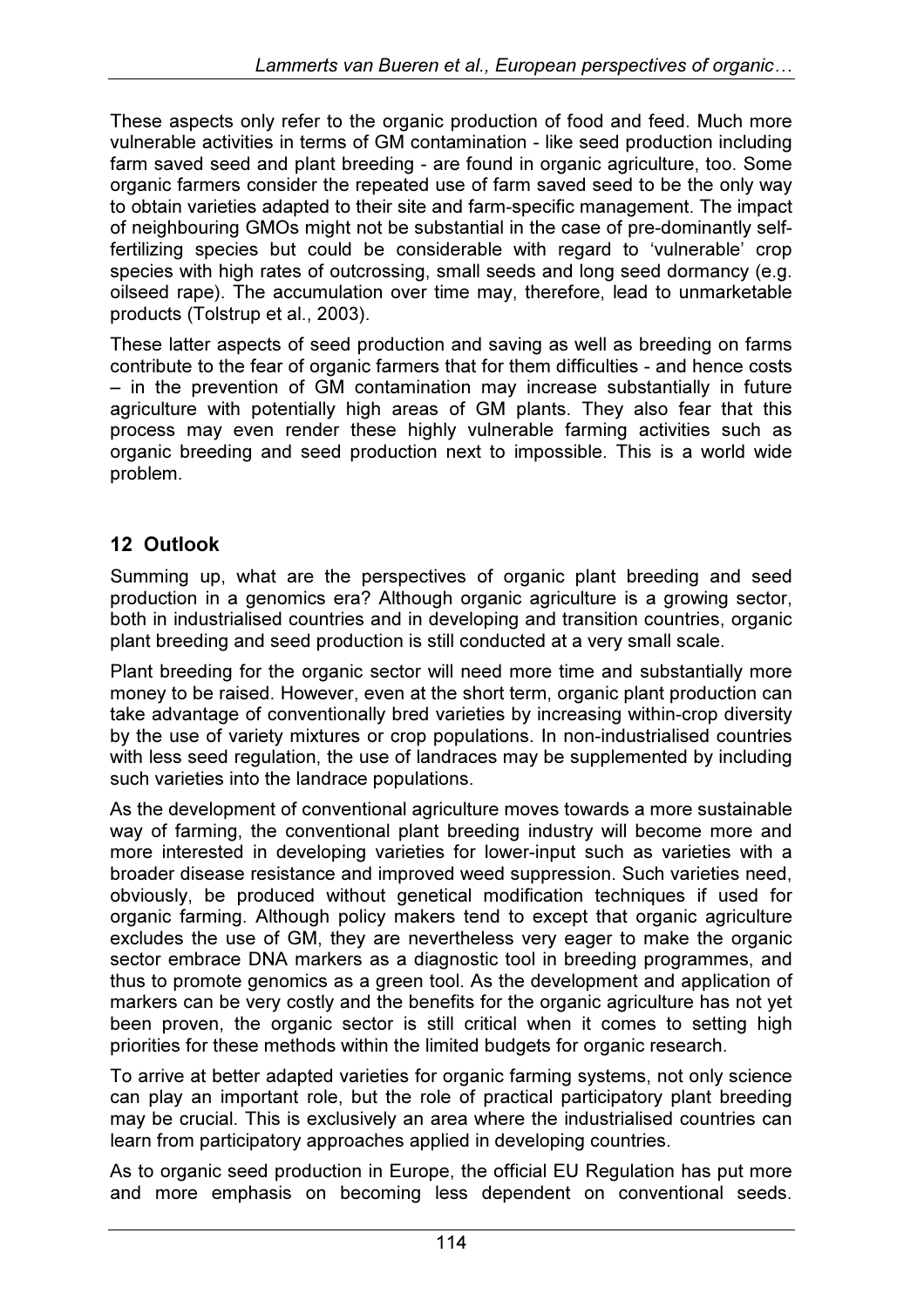Therefore, the conventional seed industry is (gradually) becoming interested in contributing to a larger availability of organically produced seed. Also in the US such regulations are coming into force, but harmonisation between the two parts of the worlds is needed (Sundstrom, 2004). For developing countries, such European regulations may cause problems for the development of certified organic agriculture because of a lack of harmonisation concerning private standards and official regulations (Hermoso, 2004). Many small farmers in developing countries use uncertified seeds bought on the local market or exchanged among farmers. The concern here is focused on the question when or to which extent such countries need to comply with such European or US regulation in order to be able to export their products to Europe or to the US. In all cases more research seems to be needed to support the optimisation of organic seed production and the development of effective seed treatments that comply with the organic standards.

Finally to the concerns for the future in relation to GM: For a variety of reasons, the impact of a possible GMO spread in the environment will affect organic farmers to a larger extent than conventional, non-GM farmers. Those include (i) the fact that often diverse organic practice of plant production (including continued farm saved seed, on-farm breeding etc.) is more vulnerable to GM contamination, since seed lots are not completely renewed by certified, i.e. non-contaminated, stock yearly; (ii)the risk of losing markets is greater for organic farmers since many consumers require not only the rejection of GM use by the organic sector but also the general avoidance of genetically modified material in the produce is seen as an important added value. Therefore, in the future, even with the help of suitable co-existence measures some (organic) farming activities - especially seed multiplication, continued seed saving and breeding related to 'vulnerable species' - could become feasible only in GM free areas or regions. For this reason the continued establishment of GM-free areas or regions merits special attention. However despite all signalled problems, the development of a GM-free plant breeding and seed production for improved varieties meeting the needs and values of organic agriculture is a challenging task for practice and science in the future.

### **References**

- Alföldi, Th. (ed) (2001): Plant breeding techniques an evaluation for organic plant breeding.- FiBL-dossier no 2, Institute for Organic Agriculture (FiBL), Frick, Switzerland.
- Anonymous (2003): Questions and answers about GMOs in seeds. http://ec.europa.eu/food/plant/gmplants/gm\_qa.pdf
- Anonymous (2005): General reply to petitions on the establishment of labelling thresholds for GM traces in other products. http://ec.europa.eu/environment/biotechnology/pdf/general\_reply.pdf

Anonymous (2006a): Food and feed safety.-

http://ec.europa.eu/food/food/biotechnology/index\_en.htm

Anonymous (2006b): General reply to petitions on the establishment of labeling thresholds for GM traces in other products.-

http://ec.europa.eu/environment/biotechnology/pdf/general\_reply.pdf

Baresel, J.P.; Reents, H.J. and G. Zimmerman (2005): Field evaluation criteria for nitrogen uptake and nitrogen use efficiency.- In: Lammerts van Bueren, E.T.; Goldringer, I. and H. Østergård (eds) (2005): Proceedings of the COST SUSVAR/ECO-PB Workshop on Organic plant breeding strategies and the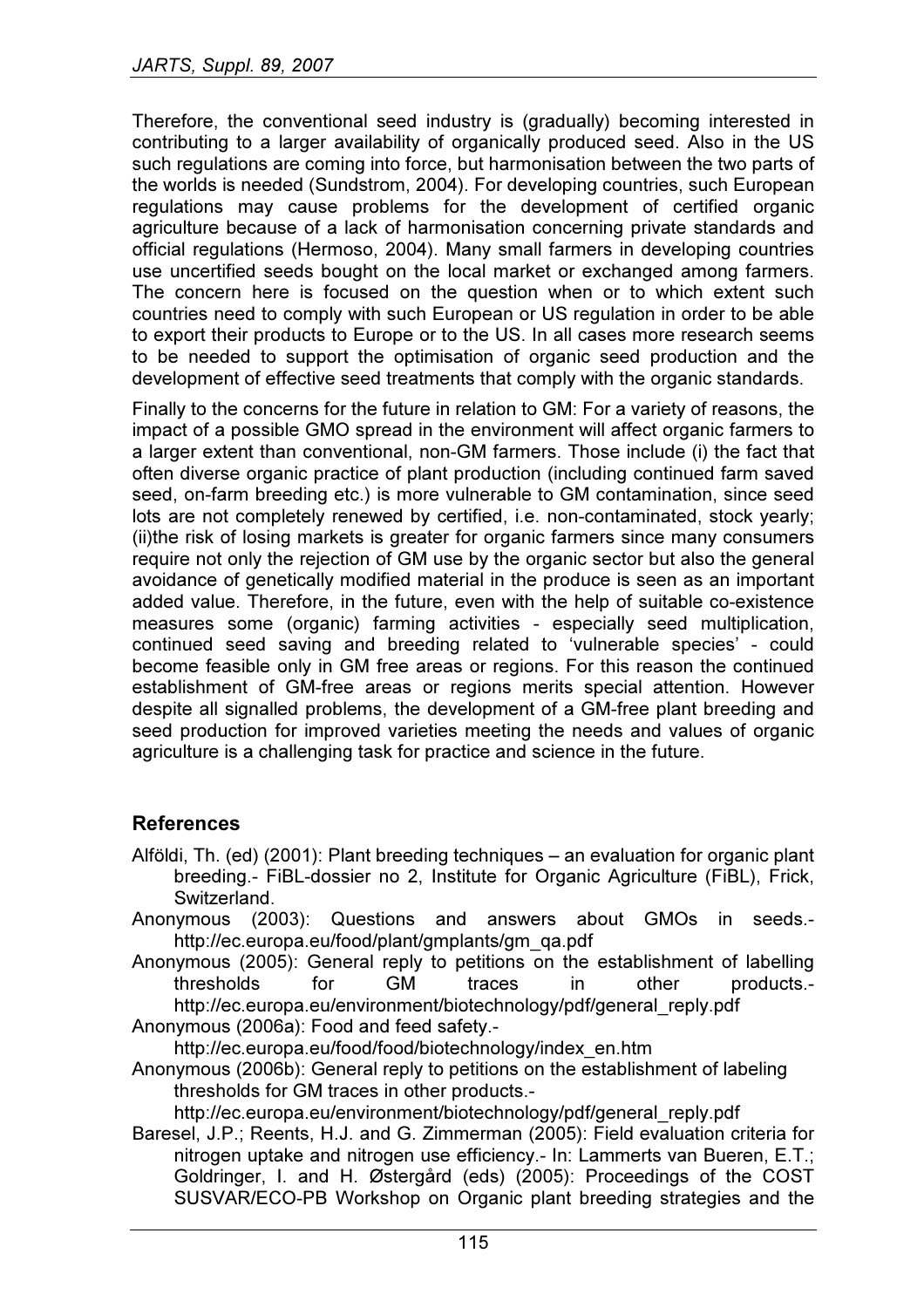use of molecular markers, 17-19 January 2005, Driebergen-the Netherlands, Louis Bolk Institute, Driebergen. Pp. 49-54.

- Baresel, J. P. and H.-J. Reents (2006): Observations on long-term wheat variety trials under organic and conventional conditions in Germany.- In: Østergård H and L. Fontaine (eds) (2006): Proceedings of the COST SUSVAR workshop on cereal crop diversity: Implications for production and products.- ITAB Press, Paris, France. Pp 83-87.
- Bertholdsson, N.-O. (2005): Early vigour and allelopathy two useful traits for enhanced barley and wheat competitiveness with weeds.- Weed Research 45, 94-102.
- Bosco, M.; Baruffa, E. and C. Picard (2006): Organic breeding should select for plant genotypes able to efficiently exploit indigenous Probiotic Rhizobaxteria.- In: Andreasen, C.B.; Elsgaard, L.; Søndergaard Sørensen and G. Hansen (eds): Organic Farming and European rural development, Proceedings of the European Joint Organic Congress 30-31 May 2006, Odense, Denmark. DARCOF, Denmark. Pp. 376-377.
- Ceccarelli, S. (1996): Positive interpretation of genotype by environment interactions in relation to sustainability and biodiversity.- In: Cooper M. and G.L. Hammers (eds): Plant Adaptation and Crop Improvement.- CAB International, Wallingford U.K., Icrisat, Andra Pradesh, India, IRRI, Manila, Philippines. Pp 467-486
- Ceccarelli, S.; Grandol, S. and A. Impigliai (1998): Choice of selection strategy in breeding barley for stress environments.- Euphytica 103, 307–318.
- Ceccarelli, S. (2000): Decentralized–participatory plant breeding: adapting crops to environments and clients.- Proceedings of the 8th International Barley Genetics Symposium, Adelaide 22–27 Oct. 2000. Volume 1, pp 159–166.
- Clarke S. M.; Hinchsliffe, K.; Jones, H.; Wolfe, M.S.; Thomas, J.; Gibbon, D.; Harris, F. and F. Lyon (2006): A participatory approach to variety and mixture trials: Methods, results and farmer opinions.- In: Østergård H and L. Fontaine (eds) (2006): Proceedings of the COST SUSVAR workshop on cereal crop diversity: Implications for production and products.- ITAB Press, Paris, France. Pp 12-16.
- Collard, B.C.Y.; Jahufer, M.Z.Z.; Brouwer, J.B. and E.C.K. Pang (2005): An introduction to markers, quantitative trait loci (QTL) mapping and markerassisted selection for crop improvement: the basics concepts.- Euphytica 142, 169-196.
- Desclaux, D. and M. Hédont (eds) (2006): Proceedings of the ECO-PB workshop Participatory Plant Breeding: Relevance for Organic Agriculture?- 11-13 June, 2006. La Besse, France. ITAB, Paris, France.
- Devos, Y.; Reheul, D.; De Schrijver, A.; Cors, F. and W. Moens (2004): Management of herbicide-tolerant oilseed rape in Europe: a case study on minimizing vertical gene flow.- Environ. Biosafety Res.3, 135-148.
- Donner, D. and A. Osman (2006): Handbook cereal variety testing for organic and low-input agriculture.- COST860-SUSVAR, Louis Bolk Institute, Driebergen, The Netherlands.
- Falconer, D.S. (1952): The problem of environment and selection.- Am Nat 86: 293-298.
- Finckh M. R.; Gacek E. S.; Goyeau H.; Lannou C.; Merz U.; Mundt C. C.; Munk L.; Nadziak J.; Newton A. C.; de Vallavieille-Pope C. and M.S. Wolfe (2000): Cereal variety and species mixtures in practice, with emphasis on disease resistance.- Agronomie 20, 813-837.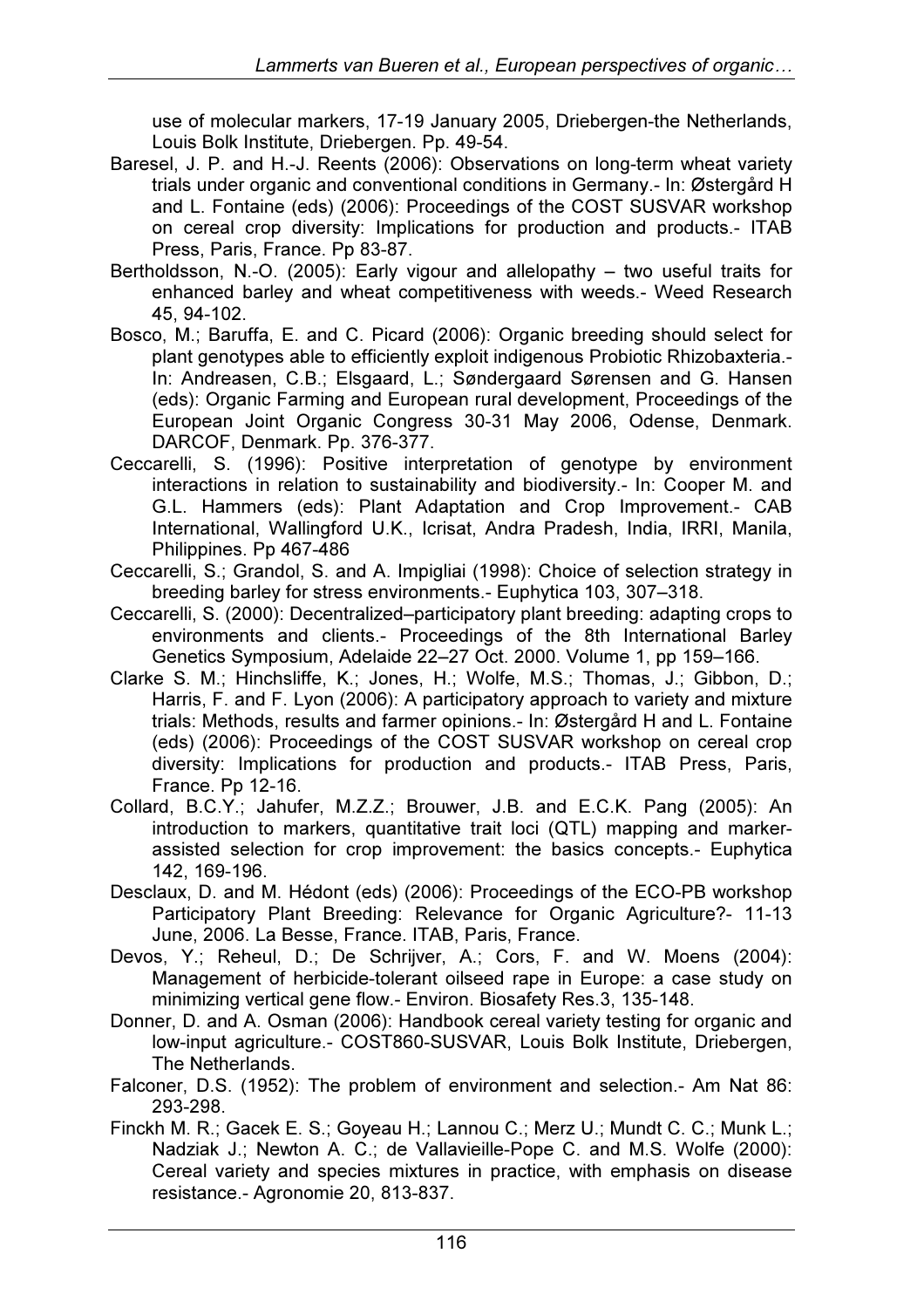- Fraj, M.B.; Falentin-Guyomarc'h, G.; Monod, H. and C. de Vallavieille-Pope (2003): The use of microsatellite markers to determine the relative proportions of grain produced by cultivars and the frequency of hybridization in bread wheat mixtures.- Plant Breeding 122, 385-391.
- Groot, S.P.C.; Jalink, H.; Hospers-Brands, M.; Köhl, J.; Veerman, A.; Wenneker, M.; Van der Wolf, J.M. and R.W.Van den Bulk, 2006: Improvement of the quality of propagation material for organic farming system. http://orgprints.org.
- Hammer, K. and Th. Gladis (eds.) (2001): Nutzung genetischer Ressourcen ökologischer Wert der Biodiversität.- Schriften Genetik Resourcen, Vol. 16., Zadi, Bonn.
- Henatsch, C. (2002): Organic farming needs organic plant breeding: a network for independent seed production and plant breeding.- In: Cultivating Communities. Proceedings of the 14<sup>th</sup> IFOAM Organic World Congress, Victoria, Canada, August 2002 (Ed R Thompson). Canadian Organic Growers, Ottawa.
- Hermoso, F.E. (2004): Challenges for developing countries' access to equivalency with the main organic export countries.- In: Lammerts van Bueren, E.T.; Ranganathan, R. and N. Sorensen (eds): Proceedings of the 1rst World IFOAM/ISF/FAO Conference on organic seed – Challenges and opportunities for organic agriculture and the seed industry, Rome, Italy, 5-7 July 2004. IFOAM, Bonn. Pp 35-38.
- Hill, J.; Becker, H.C. and P.M.A Tigerstedt (1998): Quantitative and ecological aspects of plant breeding.- Chapman & Hall, London, UK.
- Horneburg, B. (2003): Standortspezifische Sortenentwicklung eine Studie mit Landsorten der Linse.- Dissertation University of Göttingen, ZADI Bonn.
- IFOAM (2005): The IFOAM norms for organic production and processing, version 2005.- IFOAM, Bonn.
- Jahn, M.; Nega, E.; Kromphardt, C.; Forsberg, G. and S. Werner (2006): Optimisation of different physical methods for control of seed-borne pathogens in organic vegetable production.- Proceedings of the European Joint Organic Congress. 30 and 31 May 2006 in Odense, Denmark
- Kudadjie, C.Y.; Struik, P.C.; Richards P. and S.K. Offei (2004): Assessing production constraints, management and use of sorghum diversity in northeast Ghana: a diagnostic study.- Journal for Life Sciences 52 (3/4), 371-391.
- Kiær, L.; Skovgaard, I. and H. Østergård (2006): Meta-analysis is a powerful tool to summarize variety mixture effects - exemplified by grain yield and weed suppression of spring barley.- In: Østergård, H. and L Fontaine (eds): Proceedings of SUSVAR Workshop on Cereal Crop Diversity: Implications for production andproduct,12- 14 June 2006, La Besse, France. INRA/COST860-SUSVAR, ITAB, Paris, France. Pp 49-52.
- Knudsen, M.T.; Halberg, N.; Olesen, J.E.; Byrne, J.; Iyer, V. and N. Toly (2006): Global trends in agriculture and food systems.- In: Halberg, N.; Alrøe, H.F.; Knudsen, M.T. and E.S. Kristensen (eds): Global Development of Organic agriculture: Challenges and prospects.- CABI Publishing. Pp 1-48.
- Kunz, P.; Beers, A.; Buchmann, M. and J. Rother (1995): Backqualität bei Weizen aus ökologischen Anbau.- In: Beitrag 3. Wissenschaftstagung Ökologischer Landbau. Kiel. Pp.97-100.
- Lammerts van Bueren, E.T.; Struik, P.C. and E. Jacobsen, (2002): Ecological aspects in organic farming and its consequences for an organic crop ideotype.- Netherlands Journal of Agricultural Science 50,1-26.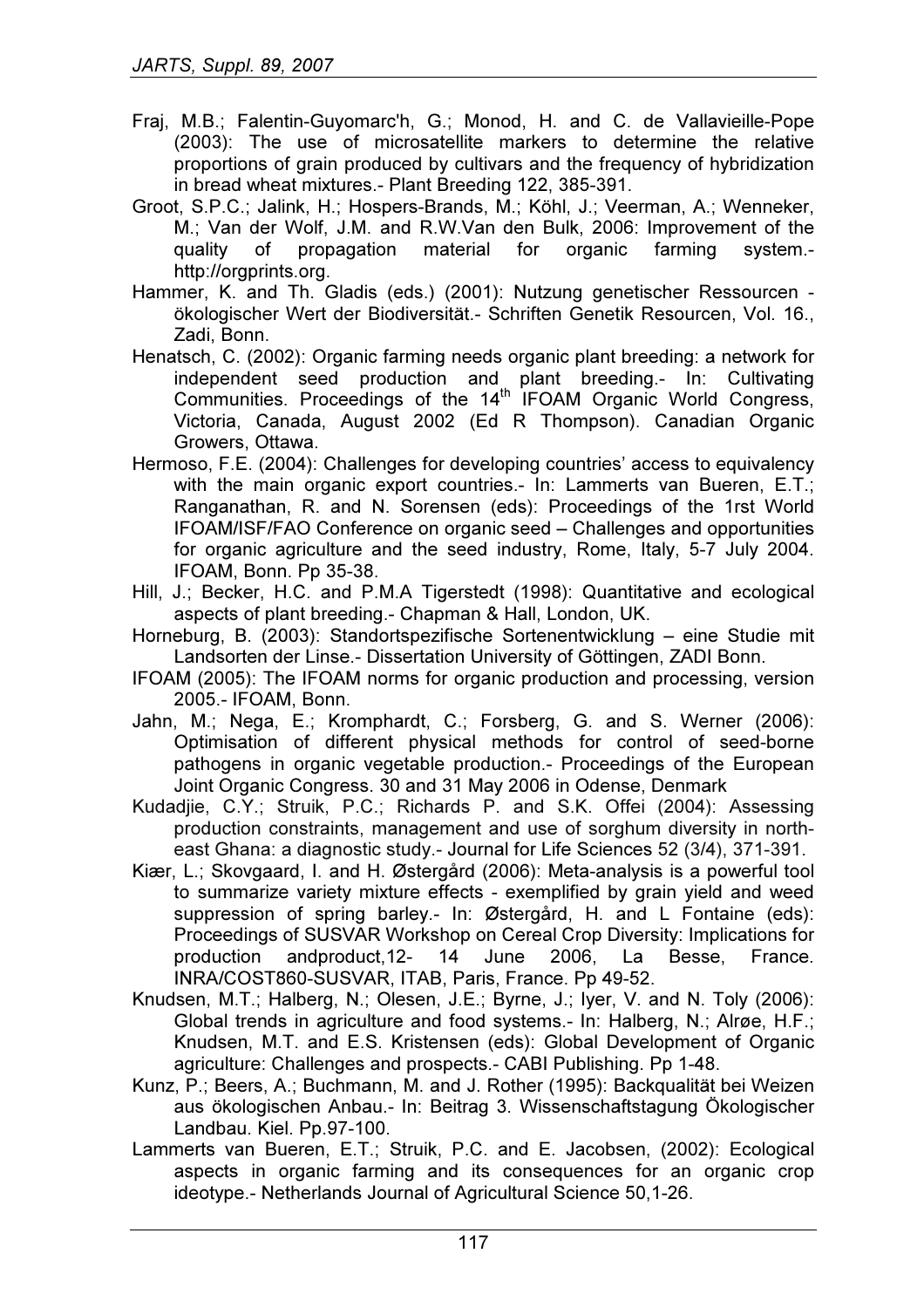- Lammerts van Bueren, E.T.; Struik P.C. and E. Jacobsen (2003a): Organic propagation of seed and planting material: an overview of problems and challenges for research.- Journal for Life Sciences 51, 263-277.
- Lammerts van Bueren, E.T.; Struik, P.C.; Tiemens-Hulscher, M. and E. Jacobsen (2003b): The concepts of intrinsic value and integrity of plants in organic plant breeding and propagation.- Crop Science 43, 1922-1929.
- Lammerts van Bueren, E.T. and P.C. Struik (2004): The consequences of the concept of naturalness for organic plant breeding and propagation.- Journal for Life Sciences 52, 85-95.
- Lammerts van Bueren, E.T.; Goldringer, I. and H. Østergård (eds) (2005): Proceedings of the COST SUSVAR/ECO-PB Workshop on Organic plant breeding strategies and the use of molecular markers.- 17-19 January 2005, Driebergen-the Netherlands, Louis Bolk Institute, Driebergen.
- Lammerts van Bueren, E.T.; van Soest, L.J.M.; de Groot, E.C.; Boukema, I.W. and A.M. Osman, (2005): Broadening the genetic base of onion to develop betteradapted varieties for organic farming systems.- Euphytica 146, 125-132.
- Lammerts van Bueren, E.T. and H. Verhoog (2006): Organic plant breeding and seed production: ecological and ethical aspects.- In: Kristensen, P.; Taji, A. and J. Renagold (eds): Organic agriculture – a global perspective- CSIRO Publishing, Australia. Pp.123-139.
- Legzdina, L. and I. Skrabule (2005): Plant breeding for organic farming: current status and problems in Europe.- Seminar ENVIRFOOD. www.ecopb.org/09/envirfood\_organicplantbreeding.pdf.
- Løes, A.K. and T.S. Gahoonia (2004): Genetic variation in specific root length in Scandinavian wheat and barley accessions.- Euphytica 137, 243-249.
- Löschenberger, F. and J. Lafferty (2005): Breeding schemes for organic winter wheat.- In: Lammerts van Bueren, E.T.; Goldringer, I. and H. Østergård (eds): Proceedings of the COST SUSVAR/ECO-PB Workshop on Organic Plant Breeding Strategies and the Use of Molecular markers, 17-19 January 2005. Driebergen, The Netherlands. Pp 89.
- Mäder, P.; Fliessbach, D.; Dubois, D.; Gunst, L.; Fried, P. and U. Niggli (2002): Soil fertility and biodiversity in organic farming.- Science 296, 1694-1697.
- Morris, M.L. and M.R. Bellon (2004): Participatory plant breeding research: opportunities and challenges for the international crop improvement system.- Euphytica 136, 21–35.
- Mundt C. C. (2002): Use of multiline cultivars and cultivar mixtures for disease management.- Annual Review of Phytopathology 40, 381-410.
- Murphy, K.; Lammer, D.; Lyon, S.; Carter, B. and S.S. Jones (2001): Breeding for organic and low-input farming systems: An evolutionary-participatory breeding method for inbred cereal grains.- Renewable Agriculture and Food Systems 20(1), 48-55.
- Negri, V.; Becker, H.; Onnela, J.; Sartori, A.; Strajeru, S. and B. Laliberté (2000): A first inventory of on-farm conservation and management activities in Europe including examples of formal and informal sector cooperation.- In: Laliberté, B.; Maggioni, L.; Maxted, N. and V. Negri, (eds): ECP/GR In situ and on-farm conservation network.- Pp 14-30. International Plant Genetic Resources Institute, Rome, Italy.
- Osman, A.M. and E.T. Lammerts van Bueren (2003): A participatory approach to designing and implementing organic 'Value for Cultivation and Use' research.- In: Lammerts van Bueren, E.T. and K.-P. Wilbois (eds): Organic seed production and plant breeding - strategies, problems and perspectives.-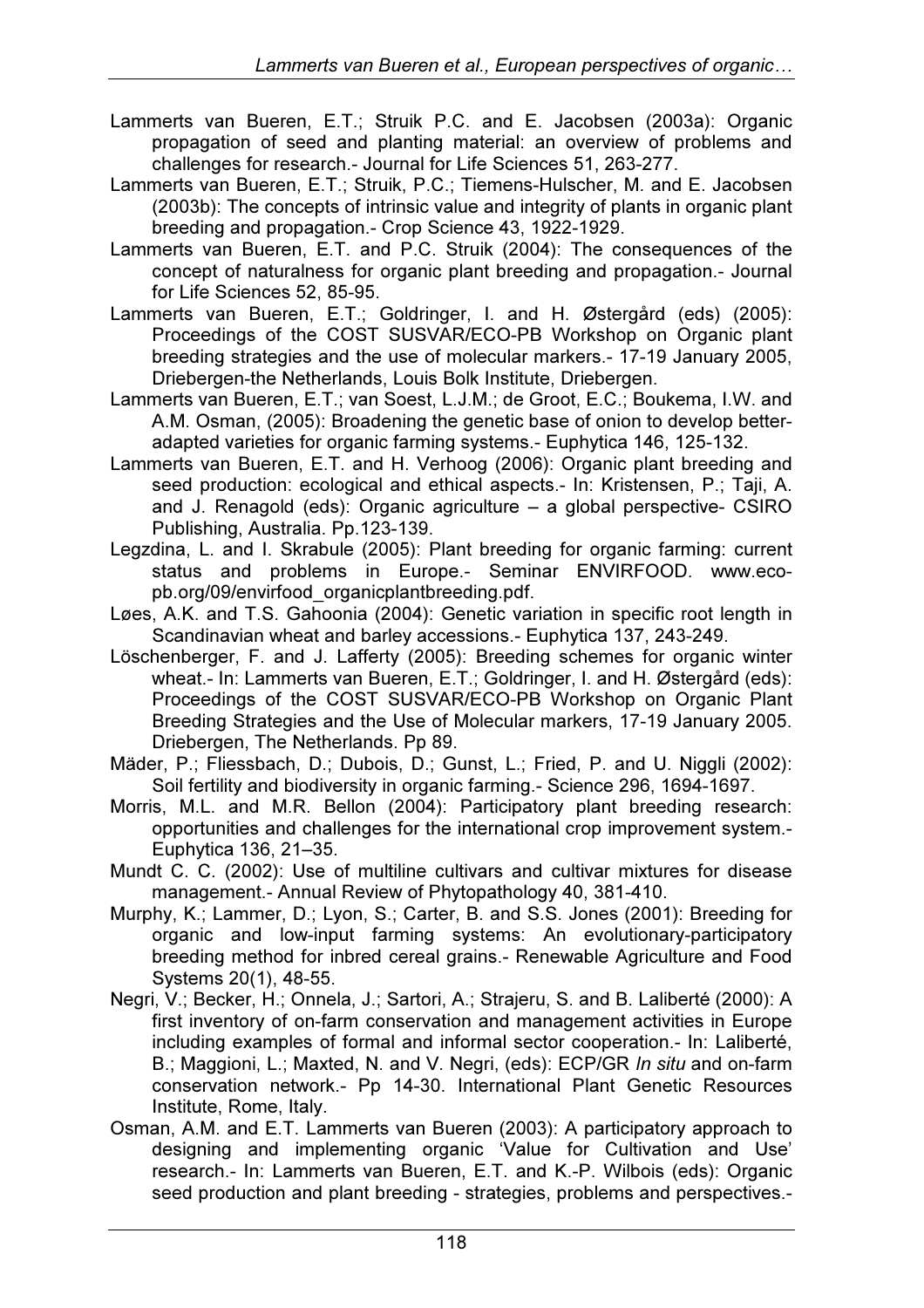Proceedings of ECO-PB 1rst international symposium on organic seed production and plant breeding in Berlin-Germany, 21-22 November 2002, European Consortium for Organic Plant Breeding, Driebergen/Frankfurt. Pp 46-49.

- Osman, A. (2006): The effect of growing cultivar mixtures on baking quality of organic spring wheat.- In: Østergård H. and L. Fontaine (eds) (2006): SUSVAR workshop on Cereal diversity: Implications for production and products.- ITAB Press, Paris, France. Pp 17-22.
- Østergård, H. and J.W. Jensen (2005): Increased yield and yield stability in variety mixtures of spring barley.- DARCOFenews (http://www.darcof.dk/enews/sep05/mixture.html)
- Østergård, H.; Kristensen, K. and J.W. Jensen (2005): Stability of variety mixtures of spring barley.- In: Lammerts van Bueren, E.T.; I. Goldringer, I. and H. Østergård (eds): Proceedings of the COST SUSVAR/ECO-PB Workshop on Organic Plant Breeding Strategies and the Use of Molecular markers, 17-19 January 2005. Driebergen, The Netherlands. Pp. 28-30.
- Østergård, H. and G. Backes (2006): Changes in variety composition in spring barley mixtures over years.- In: Østergård H. and L. Fontaine (eds), 2006: Proceedings of the COST SUSVAR workshop on cereal crop diversity: Implications for production and products.- ITAB Press, Paris, France.
- Østergård H. and L. Fontaine (eds) (2006): Proceedings of the COST SUSVAR workshop on cereal crop diversity: Implications for production and products. ITAB Press, Paris, France.
- Østergård, H.; Kristensen, K.; Hovmøller, M. and J. Willas (2006): Genetic potential for grain yield in spring barley varieties and variety mixtures in variable organic environments.- In: Organic Farming and European Rural Development.- Proceedings of the European Joint Organic Congress, 30 and 31 May 2006, Odense, Denmark. Pp. 372-73
- Phillips, S.L. and M.S. Wolfe (2005): Evolutionary plant breeding for low input systems.- J. Agri. Sci. 143, 245-254.
- Ramos Garcia, M.; Soriano, J.J. and V. Conzalvez (2004): Organic seeds and biodiversity in Spain.- In: Lammerts van Bueren, E.T.; Ranganathan, R. and N. Sorensen (eds): Proceedings of the 1st World IFOAM/ISF/FAO Conference on Organic Seed – perspectives, challenges and opportunities, Rome, Italy, 5–7 July 2004. Pp. 68–72. IFOAM, Bonn.
- Rios Labrada, H.; Soleri, D. and D.A. Cleveland (2002): Conceptual changes in Cuban plant breeding in response to a national socio-economic crisis: the example of pumpkins.- In: Farmers, Scientists and Plant Breeding.- CAB International, New York. Pp 213–237.
- Rasmussen, J.; Kurtzmann, J.I. and A. Jensen (2004): Tolerance of competitive spring barley cultivars to weed harrowing-. Weed Research 44, 446-452
- Smithson, J. and J. Lenné (1996): Varietal mixtures: A viable strategy for sustainable productivity in subsistence agriculture.- Ann. Appl. Biol. 128,127- 158.
- SUSVAR, 2004: www.cost860.dk
- Tiemens-Hulscher, M.; Lammerts van Bueren,E.T.; Osman, A.M.; Jeuken, J.; Groenen, R. and R. de Heer (2006): Participatory plant breeding: a way to arrive at better adapted onions varieties.- In: Desclaux, D. and M. Hédont (eds). (2006); Proceedings of the ECO-PB workshop Participatory Plant Breeding: Relevance for Organic Agriculture? 11-13 June, 2006. La Besse, France. ITAB, Paris, France. Pp 40-47.